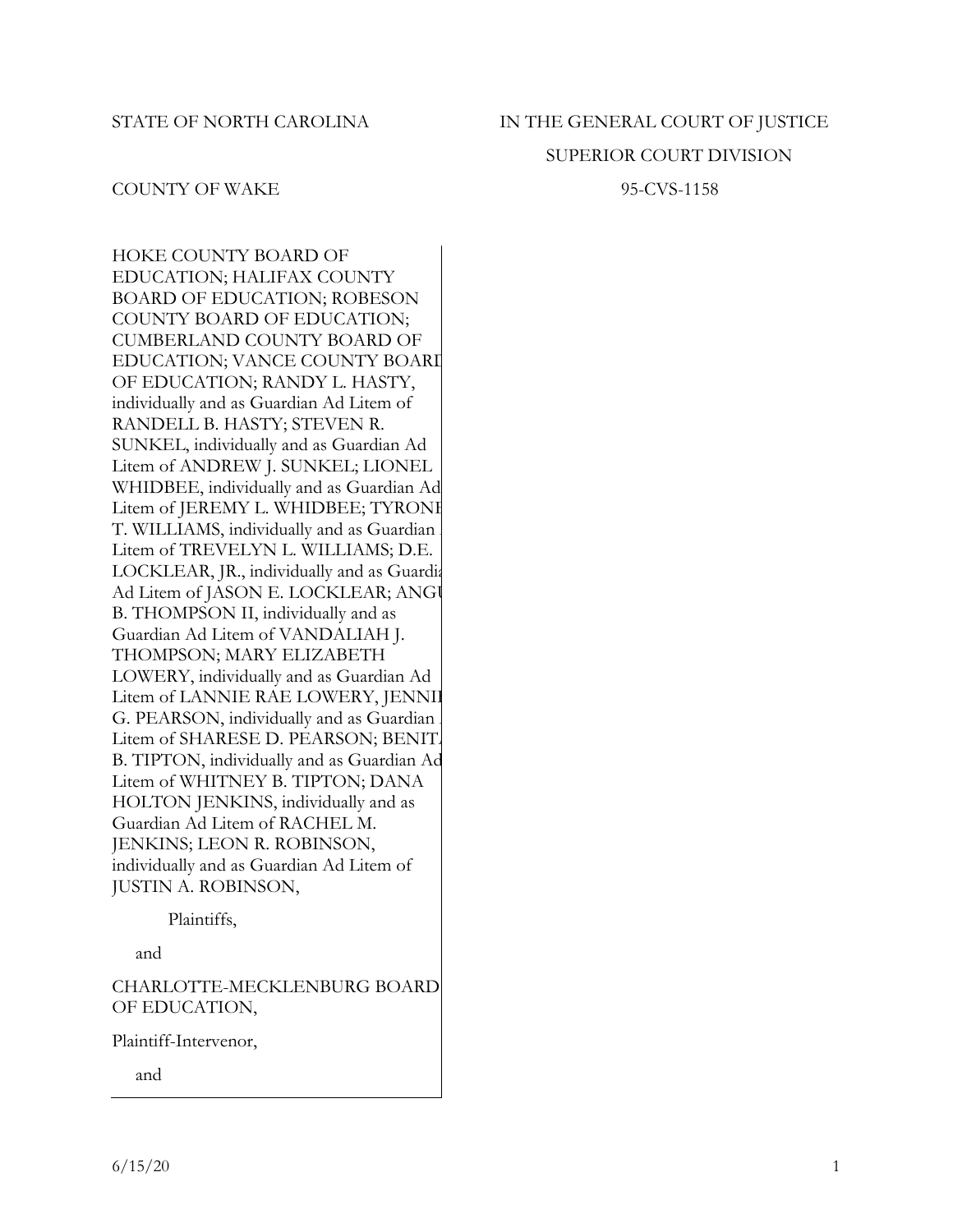RAFAEL PENN; CLIFTON JONES, individually and as Guardian Ad Litem of CLIFTON MATTHEW JONES; DONNA JENKINS DAWSON, individually and as Guardian Ad Litem of NEISHA SHEMAY DAWSON and TYLER ANTHONY HOUGH-JENKINS,

Plaintiff-Intervenors,

v.

STATE OF NORTH CAROLINA and the STATE BOARD OF EDUCATION,

Defendants,

and

CHARLOTTE-MECKLENBURG BOARD OF EDUCATION,

Realigned Defendant.

# **JOINT REPORT TO THE COURT ON SOUND BASIC EDUCATION FOR ALL: FISCAL YEAR 2021 ACTION PLAN FOR NORTH CAROLINA**

The Supreme Court of North Carolina's landmark decision in *Leandro v. State of North Carolina* (1997) affirmed the fundamental right of every child to have the opportunity to receive a sound basic education. Despite significant efforts since this decision, and the subsequent ruling in *Hoke County Board of Education v. State of North Carolina* (2004), this constitutional right has been and continues to be denied to many North Carolina children.

On January 21, 2020, with the benefit of the findings, research, and recommendations of WestEd's report, *Sound Basic Education for All: An Action Plan for North Carolina,* and the Governor's Commission on Access to Sound Basic Education, Judge W. David Lee signed a Consent Order negotiated by the NC State Board of Education (NC SBE); the Office of the Governor and NC Department of Justice (representing the State); the Plaintiff school districts; and the Plaintiff-Intervenors. Acknowledging WestEd's research, Judge Lee noted, "North Carolina's PreK-12 public education system leaves too many students behind, especially students of color and economically disadvantaged students. As a result, thousands of students are not being prepared for full participation in the global, interconnected economy and the society in which they will live, work, and engage as citizens."

Pursuant to the order, which required the submission of a status report setting out the "Specific actions that the State Defendants must implement in 2020 to begin to address the issues identified by WestEd," the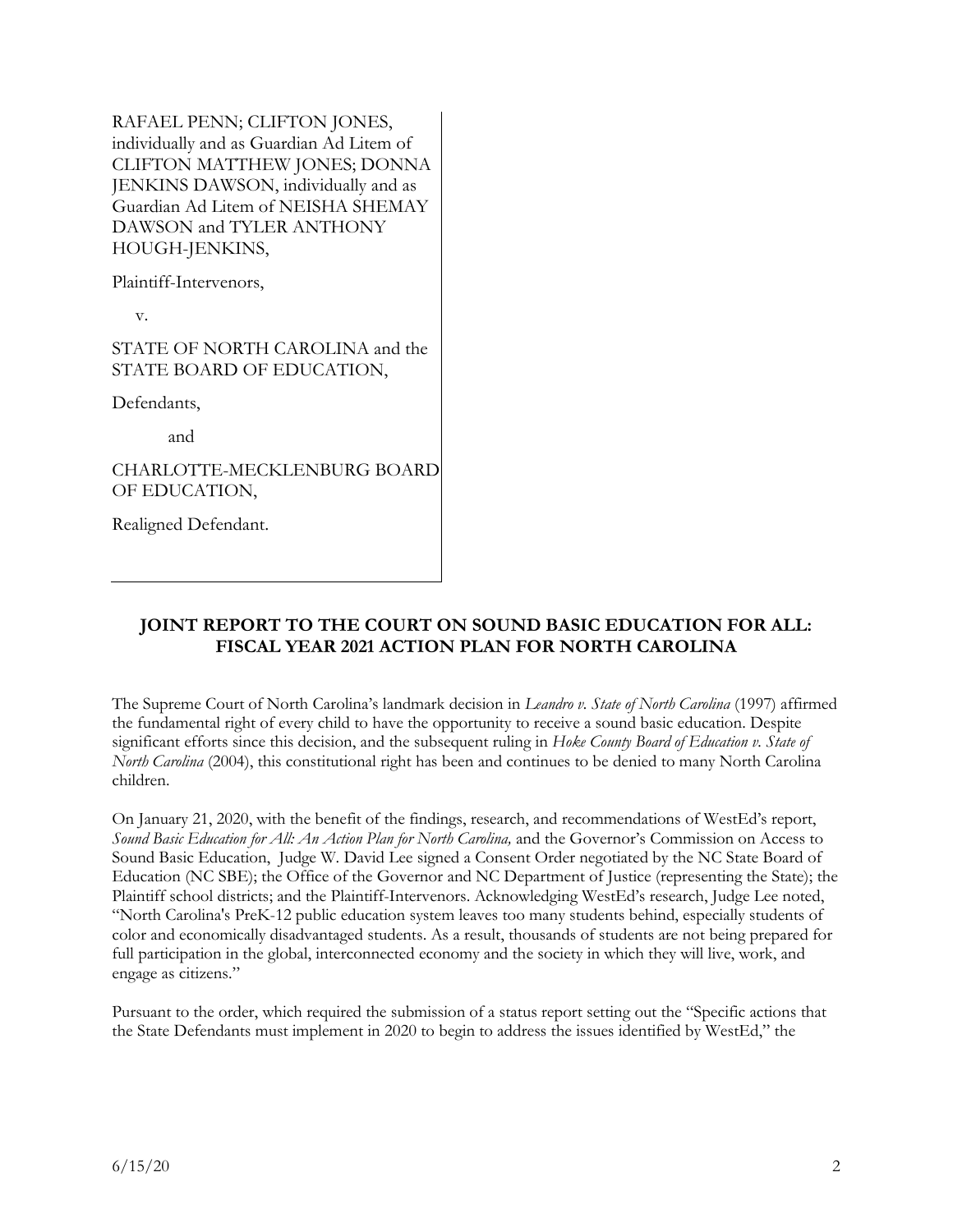Parties immediately began developing an eight-year Plan that will detail the actions and investments necessary to ensure a sound basic education for all children, including specific goals to be achieved by 2030.<sup>1</sup>

## **THE COVID-19 PANDEMIC: IMPACTS & RESPONSE**

While work was ongoing, the COVID-19 pandemic struck and dramatically altered the landscape for our students, schools, state, and nation.

With schools closed across North Carolina, the pandemic has further exacerbated many of the inequities and challenges that are the focus of the *Leandro* case, particularly for the at-risk students<sup>2</sup> who were the focus of the original *Leandro* rulings, including students of color, English Language Learners, and economically disadvantaged students. While all children have experienced significant disruption or trauma, the pandemic's public health, economic, and educational costs are disproportionately borne by Black, Latino, Native, and low-income North Carolinians, and the initial *Leandro* remedy implementation must prioritize providing resources for those students.

The food insecurity impacting too many children in North Carolina has been expanded by this crisis and has required an emergency response. Schools, districts, and communities are working hard to provide nutritious meals and other essential services during school closures. The pandemic and resulting school closure have also compounded the problems confronting children who are homeless, lacking health care or mental health services, disconnected, or facing other challenges. School may be the only place where many children feel safe. For many students in eastern NC, this is the third lengthy closure caused by a natural disaster in the past four years. Some students have already lost more than half a year of face-to-face instruction over the last four years of their educational career. The lack of consistent access to broadband internet and reliable digital devices limit many students' ability to take advantage of even the limited remote learning opportunities available to students while schools are closed.

The General Assembly passed, and the Governor signed a series of bills in May 2020 intended to help address the impact of the COVID-19 crisis on the State's residents. At the request of the NC State Board of Education and the Governor, these bills included the investment of federal Coronavirus Relief Funds from the CARES Act to support K-12 students during the crisis and to help K-12 public schools prepare to meet students' needs during the 2020-21 academic year. These funds are not intended to address the historical and unmet needs of children who are being denied the opportunity for a sound basic education, but will help to mitigate the unavoidable loss of educational opportunities caused by the pandemic. The funds included:

- $-$  \$75 million to support the school nutrition program to provide meals for at-risk students and families;
- \$70 million to provide summer learning opportunities for students who are below grade level;
- \$15 million to support school districts in providing extended year services or future services for students with disabilities who have been impacted by the COVID-19 crisis;
- \$30 million to purchase computers or other electronic devices so students can participate in remote learning; and
- \$12 million to purchase devices to provide internet connectivity to students so they can participate in remote learning.

 $\overline{\phantom{a}}$ <sup>1</sup> The *Leandro* Plan will include actions to be implemented over eight years (by 2028), with the goal that those actions will provide the opportunity for a sound basic education to all children in or before 2030.

<sup>&</sup>lt;sup>2</sup> The Court defined at-risk students as including students with one of the following characteristics: from a low-income family; participate in free or reduced-cost lunch programs; have parents with low-level education; show limited proficiency in English; are a member of racial or ethnic minority group; or live in a home headed by a single parent or guardian. *Hoke County Board of Education v. State*, 358 N.C. 605, 632, 637 (2004) ("Leandro II").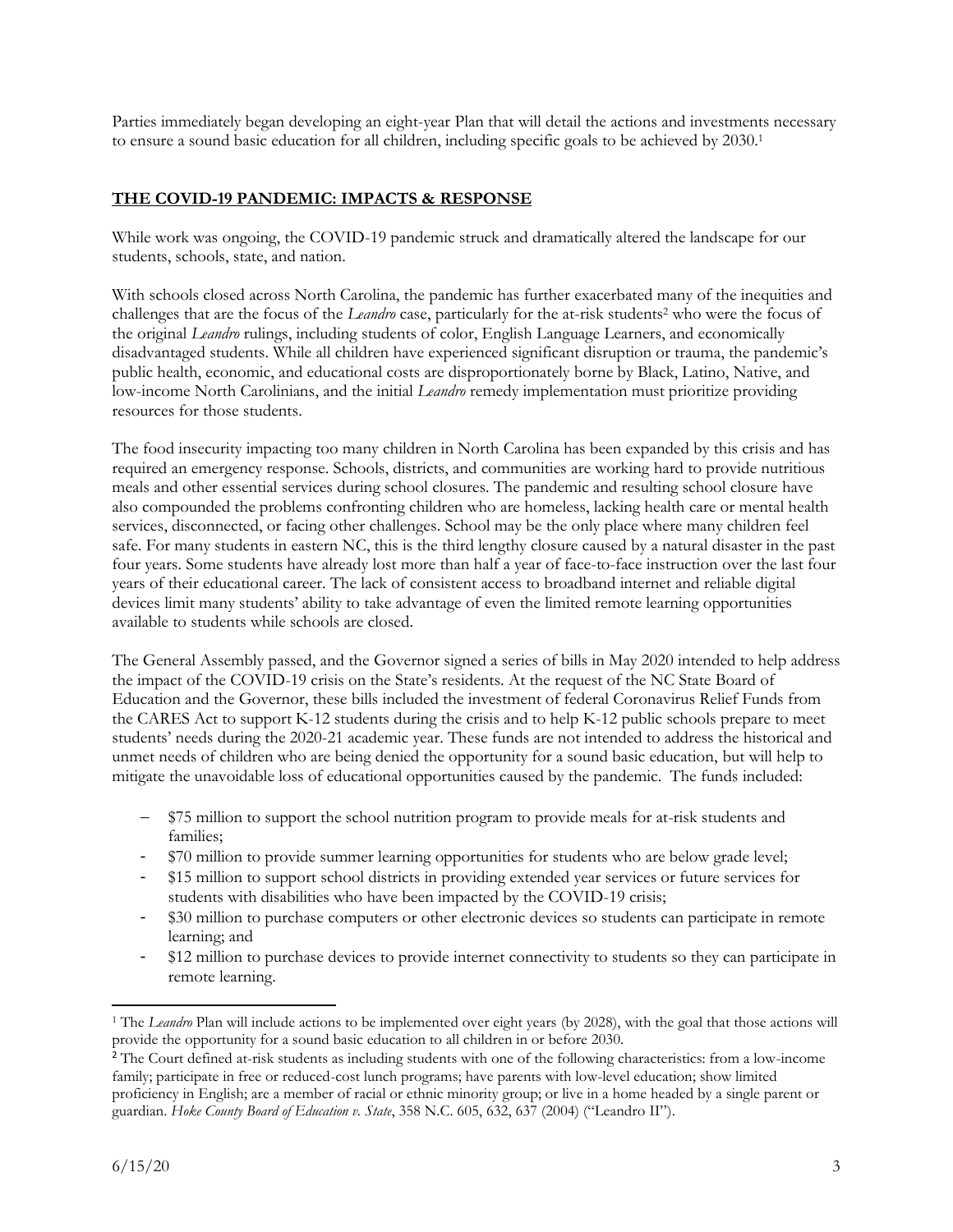The economic costs of the pandemic have substantially altered the fiscal outlook for the State. When the Parties began work on the Action Plan in January 2020, North Carolina's unemployment rate was at its lowest level in 10 years and the state was forecasting a significant revenue surplus and already had a budget surplus of over \$2 billion dollars. Today, given dramatically rising unemployment, declining tax revenues, and unanticipated health care costs, the May 2020 consensus General Fund revenue forecast projects a \$4.2 billion reduction in revenues as a result of the pandemic -- \$1.6 billion less in FY 2019-20 (-6.6%) and \$2.6 billion less in FY 2020-21 (-9.9%).

## **THE LEANDRO REMEDIAL PLAN: ACTIONS FOR FISCAL YEAR 2021**

The Parties have identified action steps the State can and will take in Fiscal Year 2021 (2020-21). The Parties intended that the *Leandro* remedial Plan would be "front loaded" to propel the significant systemic changes recommended by WestEd and the Governor's Commission and adopted by this Court. The COVID-19 pandemic required revising that strategy. However ,the Parties submit that these limited action steps, which are a part of the broader, comprehensive eight-year action Plan, will begin to both address the key issues highlighted in the *Leandro* ruling and assist schools and school districts in mitigating the disproportionate impact the pandemic and resulting school closures have had on at-risk students.

In addition to undertaking these action steps, it is vital that the State does not reduce funding commitments to K-12 public education and early childhood education and developmental supports. The challenges created by the COVID-19 pandemic must not result in the State falling further behind in its efforts to meet the constitutional standard for all children in North Carolina, particularly at-risk students. Drawing upon WestEd's research and the Commission's recommendations, these Fiscal Year 2021 action steps are aligned with the seven key areas outlined in Judge Lee's January 2020 order:

- 1. A system of teacher development and recruitment that ensures each classroom is staffed with a highquality teacher who is supported with early and ongoing professional learning and provided competitive pay.
- 2. A system of principal development and recruitment that ensures each school is led by a high-quality principal who is supported with early and ongoing professional learning and provided competitive pay;
- 3. A finance system that provides adequate, equitable, and predictable funding to school districts and, importantly, adequate resources to address the needs of all North Carolina schools and students, especially at-risk students as defined by the *Leandro* decisions;
- 4. An assessment and accountability system that reliably assesses multiple measures of student performance against the *Leandro* standard and provides accountability consistent with the *Leandro* standard;
- 5. An assistance and turnaround function that provides necessary support to low-performing schools and districts;
- 6. A system of early education that provides access to high-quality prekindergarten and other early childhood learning opportunities to ensure that all students at-risk of educational failure, regardless of where they live in the State, enter kindergarten on track for school success; and
- 7. An alignment of high school to postsecondary and career expectations, as well as the provision of early postsecondary and workforce learning opportunities, to ensure student readiness to all students in the State.

In addition to these Fiscal Year 2021 action steps, the Parties are developing longer term action steps the State will take that will comprise the comprehensive eight-year Action Plan for meeting the *Leandro* mandate. Though the course and consequences of the pandemic have materially altered the Parties' abilities to predict both the long term needs and costs of additional educational opportunities, the Parties are committed to presenting the full action Plan to the Court before the end of 2020.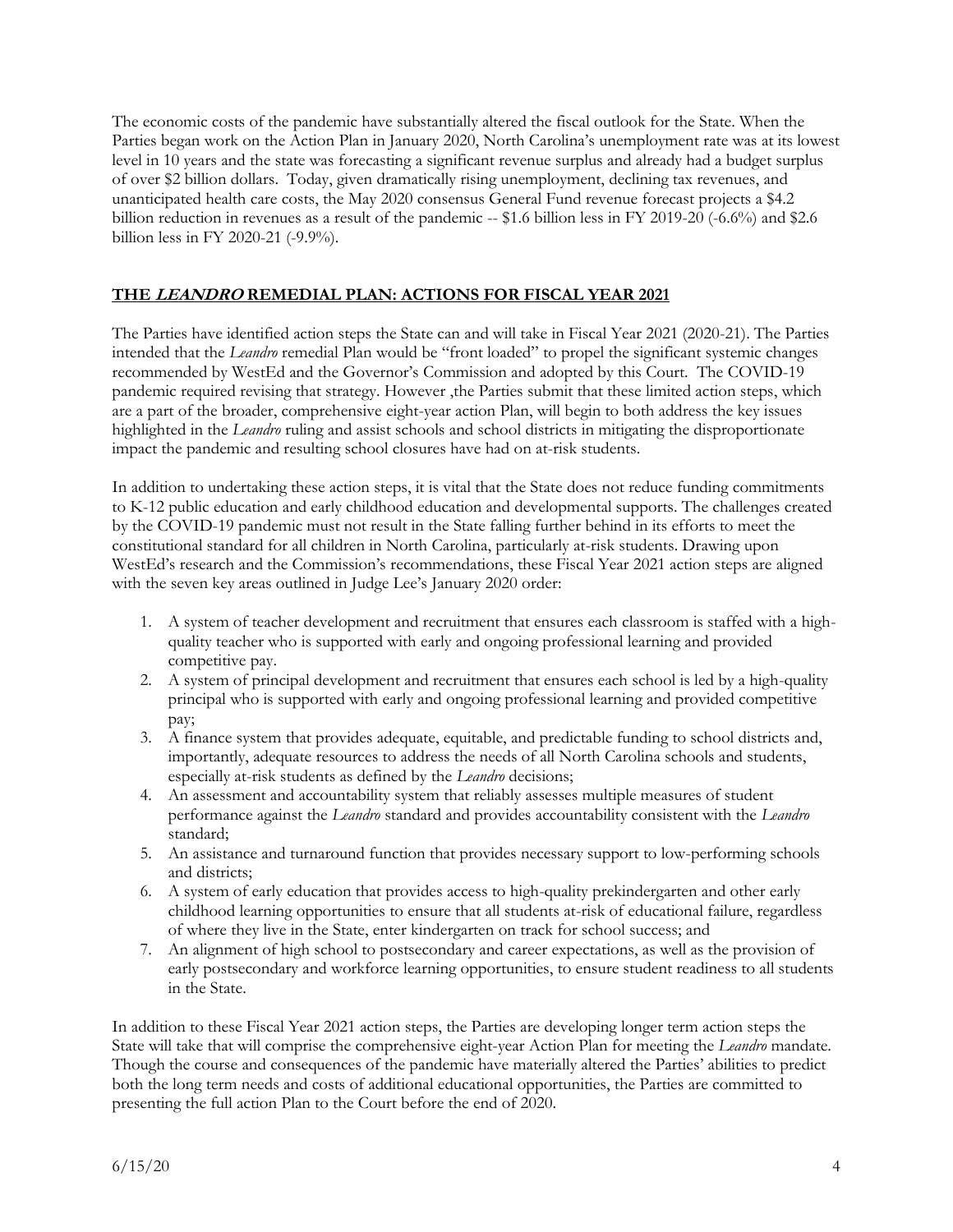The eight-year Plan that the Parties will ultimately submit to the Court will be organized as a series of actions and the discrete, individual action steps to be taken to achieve the overarching action. Each action will be aligned to the seven key areas outlined in the Court's January 2020 order and will have a corresponding goal that the State and NC State Board of Education (NC SBE) intend to achieve by 2028, with the full educational benefits of these measures realized by 2030.

Detailed below are the actions the State and NC SBE are committed to taking in the first year (Fiscal Year 2021) of the eight-year Plan. Each of the overarching actions and corresponding 2030 goals for the full eightyear Plan are detailed in Appendix.

The parties agree that the Actions outlined in this Plan are the necessary and appropriate actions needed in Fiscal Year 2021 to begin to adequately address the constitutional violations in providing the opportunity for a sound basic education to all children in North Carolina. It is the intent of the State to complete the actions outlined in this Plan in Fiscal Year 2021. Consistent with the Court's Order, the Parties have identified the State actors and agencies, including the General Assembly, whose direct involvement, cooperation, and assistance are necessary to implement the specific actions described in this report. The Parties agree to make their best efforts to secure the involvement, cooperation, and assistance of those entities. As of June 15, 2020, the State does not have a clear picture of what state or federal funds will be available. If due to budget constraints the State is not able to fulfill these actions in Fiscal Year 2021, then the State commits to meeting these actions in a future fiscal year of the eventual eight-year Plan.

For Fiscal Year 2021, the action steps detailed below will require an additional State investment of \$426,990,610. For all action steps identified, the State and the NC SBE are committed to prioritizing the allocation of resources to serving the highest needs students, schools, and school districts.

- **I. Qualified and Well-Prepared Teacher in Every Classroom:** The following actions address "a system of teacher development and recruitment that ensures each classroom is staffed with a highquality teacher who is supported with early and ongoing professional learning and provided competitive pay." **The initial action steps will be implemented in fiscal year 2020-21 through an additional State investment of \$237,700,000.**
	- A. **Increase the pipeline of diverse, well-prepared teachers by expanding the North Carolina Teaching Fellows program.** 
		- i. Initial Action Steps for Fiscal Year 2021
			- 1. Increase the number of eligible teacher preparation programs from the current 5 to 8 to include high quality programs that serve additional regions of the state and to include minority-serving universities.
			- 2. Increase funding to support up to 250 Teaching Fellows for the 2021-22 academic year (90 additional Fellows).
			- 3. Expand eligible certification areas beyond STEM and special education to address significant vacancies.
			- 4. Provide planning, training, and ongoing support for program leaders and Fellows, including training on topics such as culturally responsive teaching, teaching students with disabilities, and trauma-informed teaching.
			- 5. Expand the reduced payback period to Fellows who teach in high-poverty schools, not just schools that are low performing, to incentivize Fellows to teach in those schools.
			- 6. Develop targeted recruitment strategies to improve opportunities for talented minority candidates. to be Teaching Fellows.
		- ii. Responsible Parties: NC General Assembly, NC Office of the Governor, NC Teaching Fellows Commission, University of North Carolina, NC Independent Colleges and Universities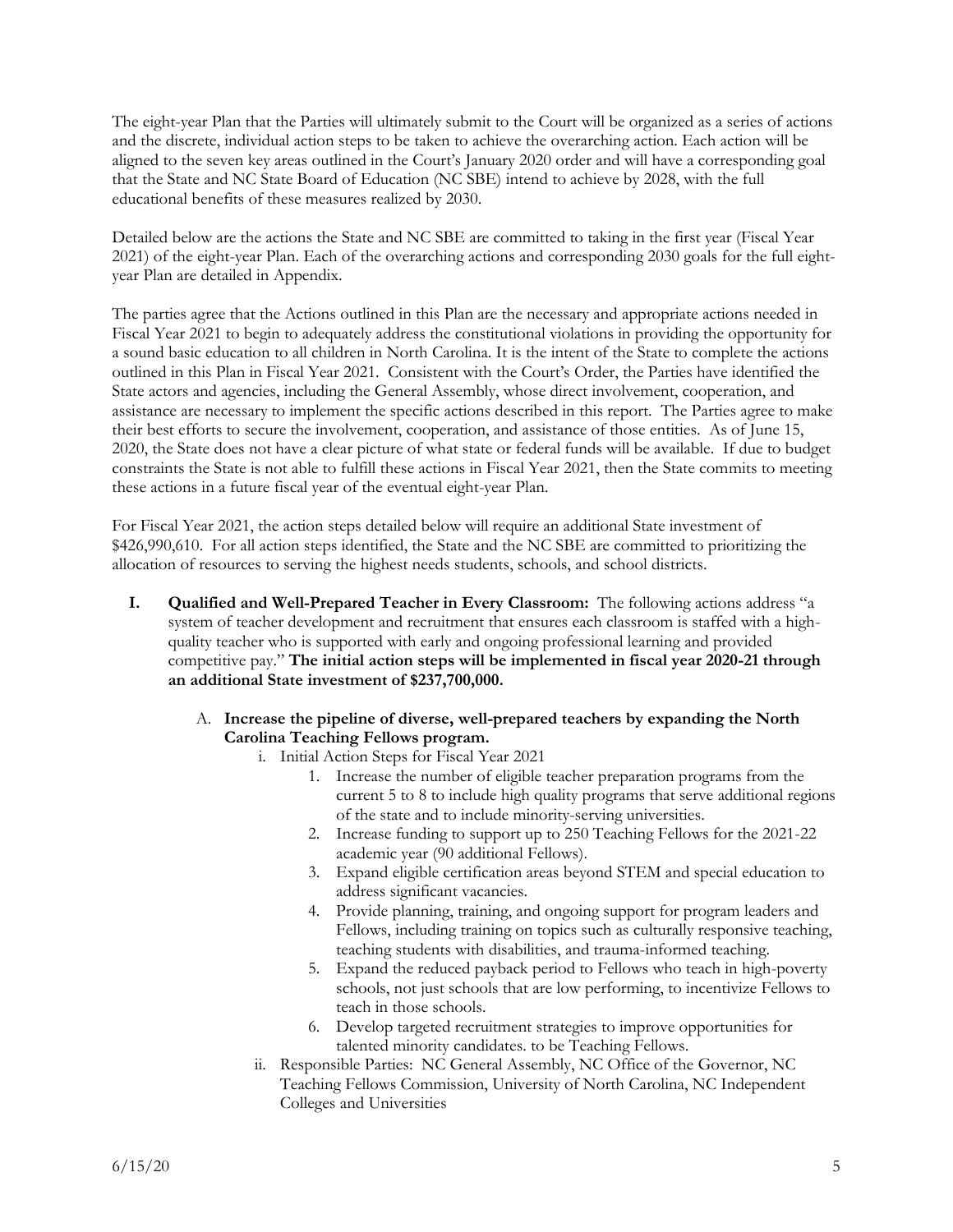- iii. Fiscal Year 2021 Costs: \$1,000,000
- B. **Significantly increase the racial and ethnic diversity of North Carolina's qualified and well-prepared teacher workforce and ensure all teachers employ culturally responsive practices.**
	- i. Initial Action Steps for Fiscal Year 2021
		- 1. Develop a plan of actions by January 2021 that the State will take to increase the racial and ethnic diversity of qualified and well-prepared teachers through the work of Governor Cooper's DRIVE Task Force.
		- 2. The State Board of Education will monitor, review, coordinate, and implement programs and efforts to increase teacher diversity.
	- ii. Responsible Parties: NC Office of the Governor, NC State Board of Education, NC Department of Public Instruction
	- iii. Fiscal Year 2021 Costs: Achievable within existing funding
- C. **Provide high-quality comprehensive mentoring and induction support for novice teachers in their first three years of teaching to increase both their effectiveness and their retention.**
	- i. Initial Action Steps for Fiscal Year 2021
		- 1. Provide comprehensive induction services through the NC New Teacher Support Program to 300 additional beginning teachers in low-performing, high-poverty schools. State will provide funding for full cost of the program (\$5,000 per teacher) for these 300 additional beginning teachers.
	- ii. Responsible Parties: NC General Assembly, NC Office of the Governor, NC New Teacher Support Program, NC school districts
	- iii. Fiscal Year 2021 Costs: \$1,500,000
- D. **Implement differentiated staffing models that include advanced teaching roles and additional compensation to retain and extend the reach of high-performing teachers.**
	- i. Initial Action Steps for Fiscal Year 2021
		- 1. Create a permanent Advanced Teaching Roles program that will allow all interested districts to apply for one-time startup funds.
		- 2. Provide grants through current funding to a select number of additional districts to implement an Advanced Teaching Roles initiative.
		- 3. Provide class size waivers and other flexibility as necessary to successfully implement career pathways through the Advanced Teaching Roles program.
		- 4. Enable school districts to study the effectiveness of salary supplements and other aligned compensation models that support the implementation of advanced teaching roles.
	- ii. Responsible Parties: NC General Assembly, NC State Board of Education, NC Department of Public Instruction, NC school districts
	- iii. Fiscal Year 2021 Costs: Funded for FY2021 at \$1,000,000
- E. **Increase educator compensation and create compensation incentives to enable lowwealth districts to attract and retain qualified and well-prepared teachers.**
	- i. Initial Action Steps for Fiscal Year 2021
		- 1. Raise salaries for teachers and instructional support staff by an average of  $5\%$ .
		- 2. Conduct a North Carolina-specific wage comparability study to determine competitive pay for educators in comparison to professions that require similar education and credentials, and to identify the level of compensation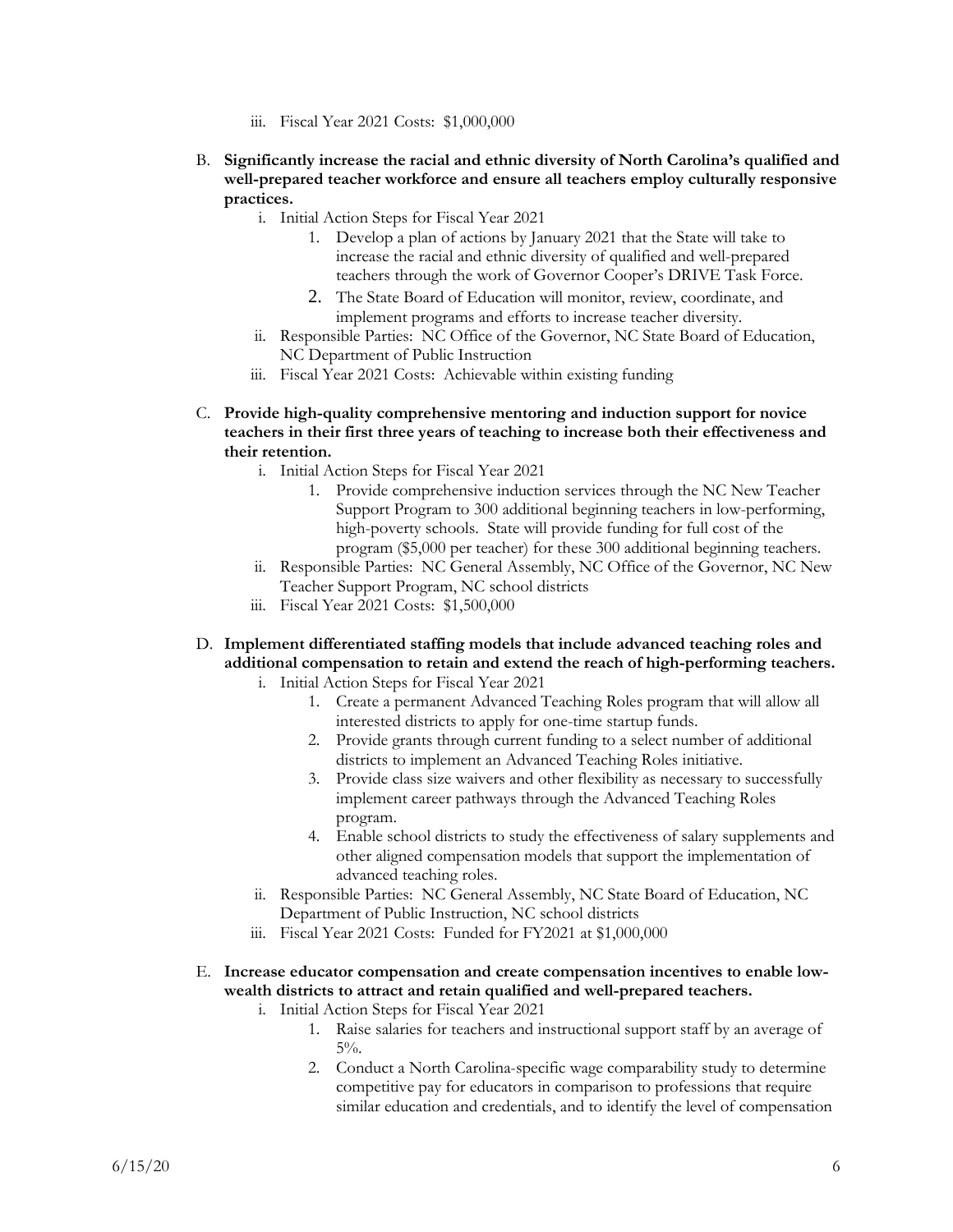and other specific State, regional, and local salary actions required to attract, recruit, and retain high-quality educators, particularly to low-wealth districts and high-poverty schools. Study will be completed by June 30, 2021. Study findings will be used to establish a benchmark for educator salary raises over the next seven years of *Leandro* implementation.

- ii. Responsible Parties: NC General Assembly, NC Office of the Governor
- iii. Fiscal Year 2021 Costs:
	- 1. Educator salary increases \$235,000,000
	- 2. Wage comparability study \$200,000 (non-recurring)
- **II. A Qualified and Well-Prepared Principal in Every School:** The following actions address "a system of principal development and recruitment that ensures each school is led by a high-quality principal who is supplied with early and ongoing professional learning and provided competitive pay." **These initial action steps will be implemented in fiscal year 2020-21 with no new State investments.**
	- A. **Update the State's school administrator preparation and principal licensure requirements to align program approval standards with effectiveness practices.**
		- i. Initial Action Step for Fiscal Year 2021
			- 1. Complete the update of the State's school administrator preparation standards so they align with the NELP standards. Revised standards will be piloted during the 2020-21 school year.
		- ii. Responsible Parties: NC State Board of Education, NC Department of Public Instruction, University of North Carolina, NC Independent Colleges and Universities
		- iii. Fiscal Year 2021 Costs: Achievable within existing funding

#### B. **Continue to expand access to high-quality principal preparation programs.**

- i. Initial Action Step for Fiscal Year 2021
	- 1. Complete expansion of the TP3 Program to 3 additional postsecondary institutions while maintaining high standards for participating programs and the paid internship requirement.
- ii. Responsible Parties: Principal Fellows/TP3 Commission, NC Department of Public Instruction, University of North Carolina, NC Independent Colleges and Universities
- iii. Fiscal Year 2021 Costs: Achievable within existing funding
- C. **Expand professional learning opportunities for current principals and assistant principals.**
	- i. Initial Action Step for Fiscal Year 2021
		- 1. By December 2020, develop a plan, to be implemented in the next Phase of the overall *Leandro* Plan, for the creation of a School Leadership Academy that provides mentoring, coaching, professional development, and ongoing support.
	- ii. Responsible Parties: NC Office of the Governor, NC State Board of Education
	- iii. Fiscal Year 2021 Costs: Achievable within existing funding
- **III. A Finance System that Provides Adequate, Equitable, and Efficient Resources:** The following actions address "a finance system that provides adequate, equitable, and predictable funding to school districts and, importantly, adequate resources to address the needs of all North Carolina schools and students, especially at-risk-students as defined by the *Leandro* decisions." **These initial**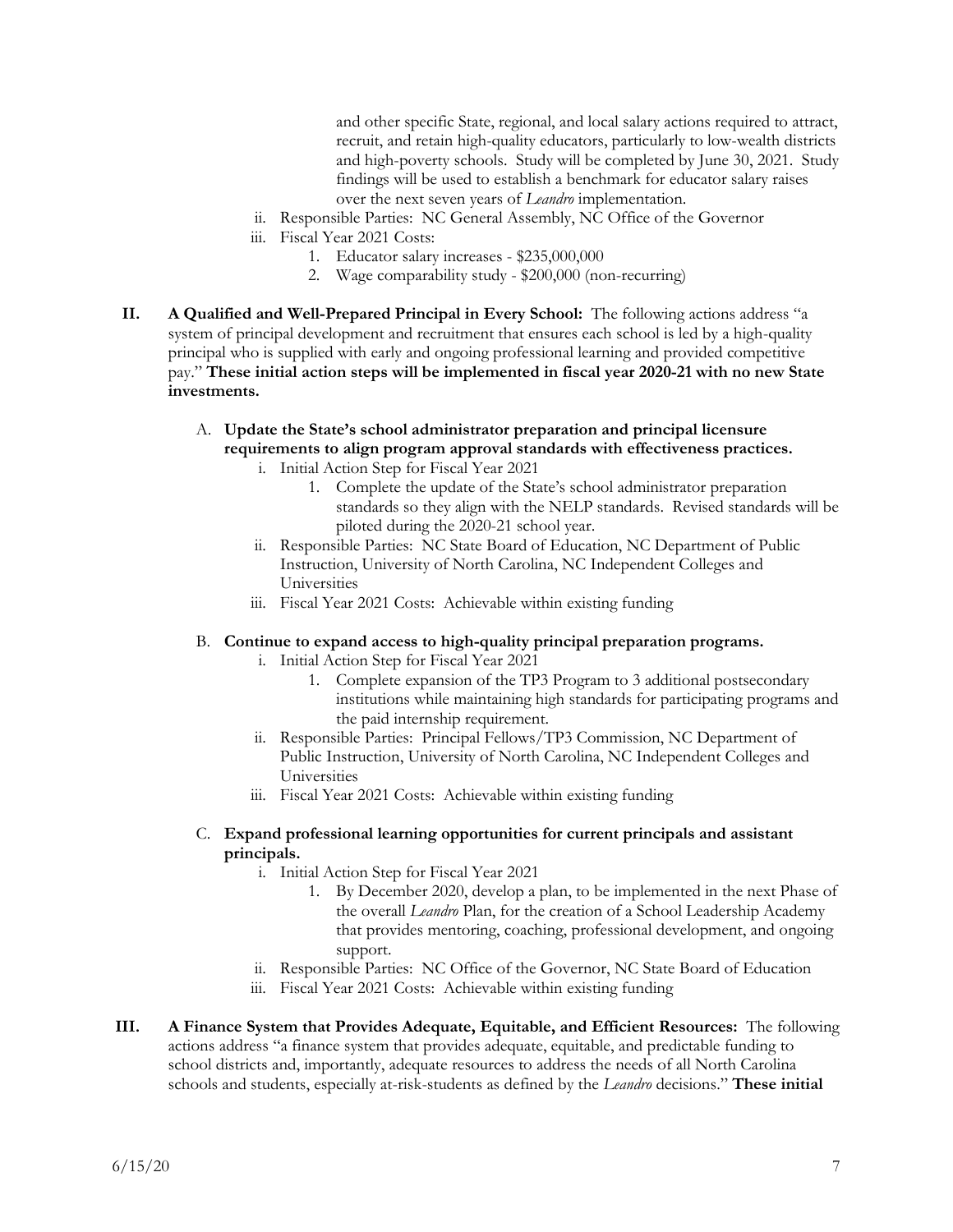**action steps will be implemented in fiscal year 2020-21 through an additional State investment of \$144,876,975.**

- A. **Revise the State's school funding formula so that current and additional funding is distributed to students with the greatest need**.
	- i. Initial Action Steps for Fiscal Year 2021
		- 1. Remove 12.75 percent funding cap for students with disabilities to provide supplemental funding for all students with disabilities at the current formula rate. In the long-term, increase supplemental funding to be equivalent to 2.3 times the cost of an average student and revise formula to differentiate based on level of support. When fully implemented in FY 2028, the total estimated cost of this action will be \$460,732,524.
		- 2. Incrementally increase funding for Disadvantaged Student Supplemental Funding (DSSF) allotment with the goal of increasing DSSF funding over the long-term to be equivalent to 0.4 times the cost of an average student. Eliminate current restriction that allows districts to only devote a maximum of 35 percent of their DSSF allotment to salary supplements. When fully implemented in FY 2028, the total estimated cost of this action will be \$1,129,583,297.
		- 3. Remove the 10.6 percent funding cap and the minimum funding eligibility for LEA/charter schools for the Limited English Proficiency allotment. Provide \$906 per identified Limited English Proficiency student based on the 3-year average headcount of the LEA/charter school. Per-student dollar amounts would be adjusted annually for salary and benefit changes and any direct appropriations.
		- 4. Transfer the At-Risk Student Services/Alternative Schools allotment funding into the DSSF allotment, provided that no district receives a decrease in combined funding; expand allowable uses of the DSSF allotment to incorporate activities allowed under the current at-risk allotment.<sup>3</sup>
	- ii. Responsible Parties: NC General Assembly, NC Office of the Governor, NC State Board of Education, NC Department of Public Instruction
	- iii. Fiscal Year 2021 Costs:
		- 1. Students with Disabilities \$39,817,504
		- 2. Disadvantaged Students Supplemental Fund \$60,000,000
		- 3. Limited English Proficiency students \$8,059,471
- B. **Increase Local Education Agency (LEA) budgetary flexibility by lifting restrictions on critical allotments through the ABC transfer system**.
	- i. Initial Action Steps for Fiscal Year 2021
		- 1. Allow transfers to or from the following allotment categories:
			- Academically & Intellectually Gifted
			- At Risk Student Services/Alternative Schools
			- Children with Disabilities
			- Classroom Materials, Supplies and Equipment
			- Disadvantaged Student Supplemental Funding
			- Cooperative Innovative High Schools
			- Limited English Proficiency

 $\overline{\phantom{a}}$ 

<sup>&</sup>lt;sup>3</sup> This reallocated funding must be counted as an independent supplement in addition to the DSSF funding described above, and not supplant those identified funds. No school district will receive a decrease in this combined funding.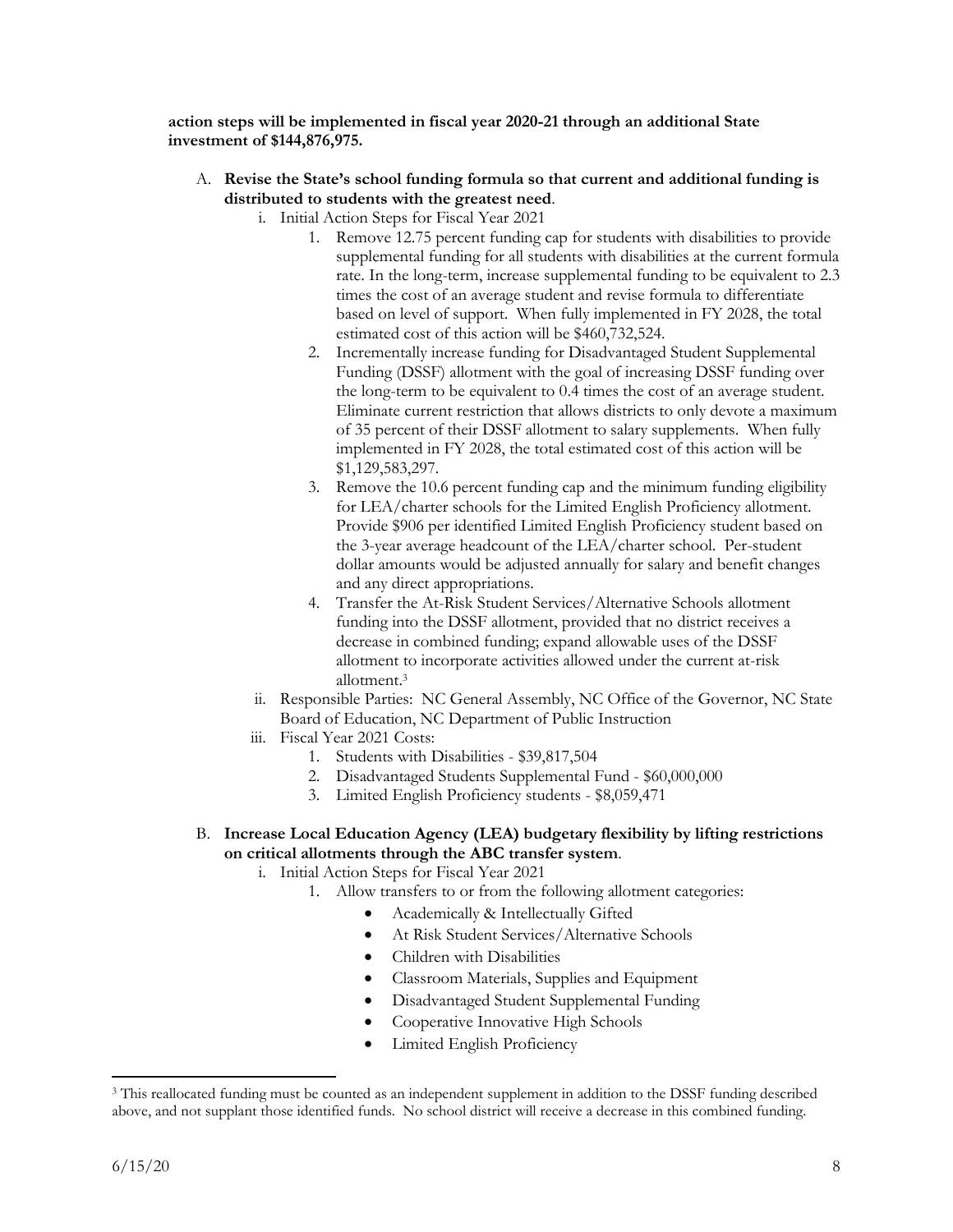- Low Wealth Supplemental Funding
- Position/MOE Allotments
- Non-Instructional Support
- Small County Supplemental Funding
- Textbooks
- Transportation
- ii. Responsible Parties: NC General Assembly, NC State Board of Education, NC Department of Public Instruction
- iii. Fiscal Year 2021 Costs: N/A
- C. **Increase flexible funding for Student Instructional Support Personnel (SISP) to meet the academic, physical, and mental health needs of students and to ensure that schools are safe and supportive learning environments**.
	- i. Initial Action Step for Fiscal Year 2021
		- 1. Incrementally increase funding for whole-child supports through positional funding that increases the number of SISP (school counselors, nurses, social workers, and psychologists) to begin to meet national guidelines, initially prioritizing high-poverty schools. Provide school districts appropriate flexibility in SISP position allotments so that they may strategically hire SISP staff to best meet the needs of their students. When fully implemented in FY 2028, the total estimated cost of this action will be \$743,396,806
	- ii. Responsible Parties: NC General Assembly, NC Office of the Governor
	- iii. Fiscal Year 2021 Costs: \$40,000,000 (\$3,000,000 currently funded for FY 2021)
- **IV. An Assessment and Accountability System that Reliably Assesses Multiple Measures of Student Performance:** The following actions address "an assessment and accountability system that reliably assesses multiple measures of student performance against the *Leandro* standard and provides accountability consistent with the *Leandro* standard." **These initial action steps will be implemented in fiscal year 2020-21 with no new State investments.**
	- A. **Establish a more balanced and student-centered assessment system.**
		- i. Initial Action Steps for Fiscal Year 2021
			- 1. Expand the use of NC Check-Ins in grades 3-8 to additional school districts and schools by June 30, 2021.
			- 2. Better align the Kindergarten Entry Assessment (KEA) with birth through third grade and rename the KEA the Early Learning Inventory (ELI).
			- 3. Launch the Innovative Assessment Demonstration pilot approved by the US Department of Education in 16 districts and charters to evaluate the feasibility and effectiveness to utilizing through-course formative assessment results to streamline and personalize a student's summative assessment.
		- ii. Responsible Parties: NC State Board of Education, NC Department of Public Instruction
		- iii. Fiscal Year 2021 Costs: Achievable within existing funding
	- B. **Include additional assessment item types that provide a broader understanding of students' knowledge, skills, and abilities.**
		- i. Initial Action Step for Fiscal Year 2021
			- 1. During the 2020-21 school year, develop a plan for piloting the use of additional item types (i.e., constructed-response, extended-response, and/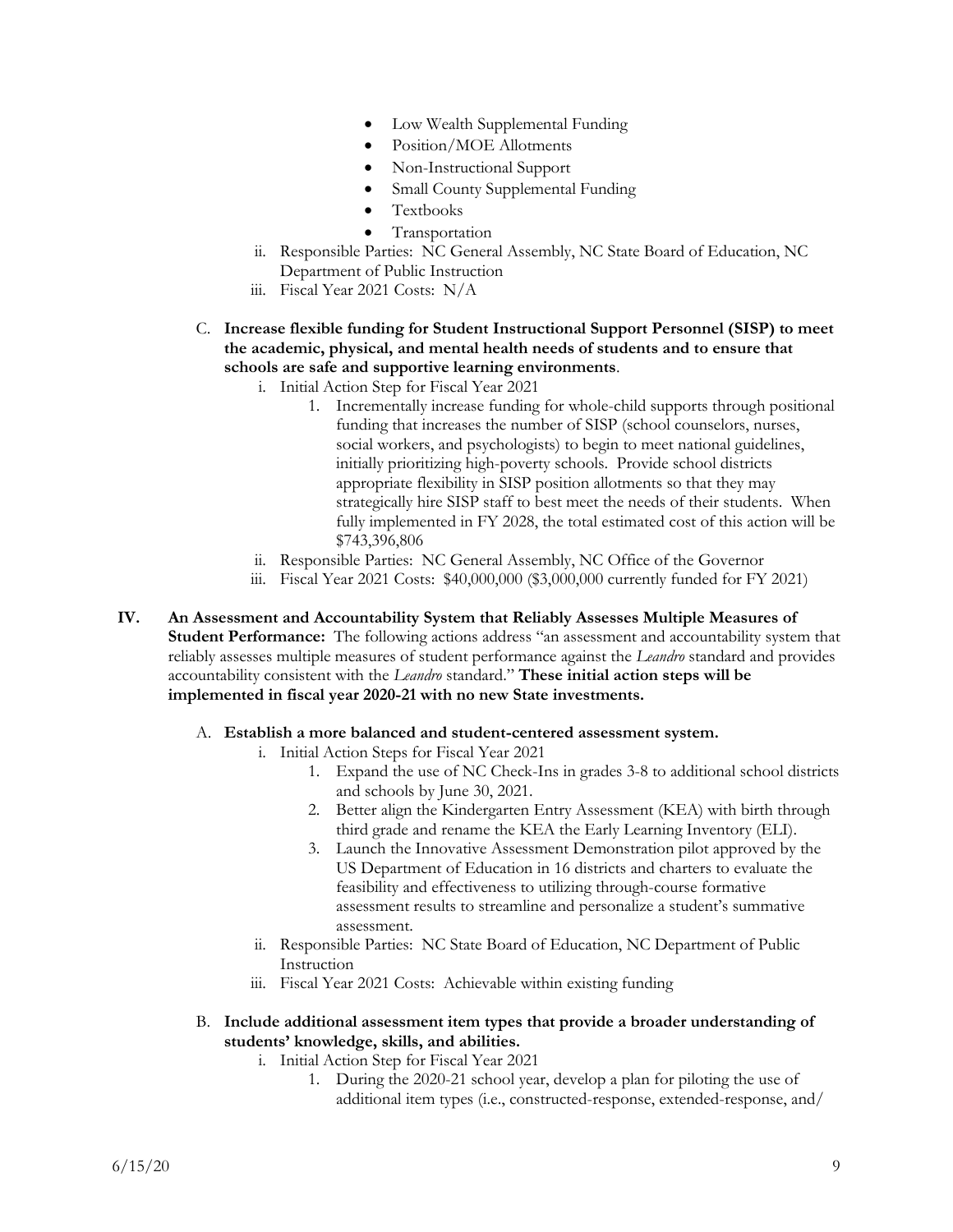or performance-based assessment items) in NC Check-Ins during the 2021- 22 school year in grade 4 math and grade 7 reading. The pilot will include low-performing schools in low-wealth districts and low-performing, high poverty schools across the state.

- ii. Responsible Parties: NC State Board of Education, NC Department of Public Instruction
- iii. Fiscal Year 2021 Costs: Achievable within existing funding
- C. **Amend the current accountability model to include measures of progress toward providing all students with the opportunity to obtain a sound, basic education.**
	- i. Initial Action Steps for Fiscal Year 2021
		- 1. Adopt a coherent and singular definition of proficiency, aligning grade-level expectations and college- and career-ready expectations, to provide stakeholders with consistent and actionable measures of student progress and proficiency and to maintain high expectations of all students consistent with the rulings in this case.
		- 2. Revise the current weighting between student proficiency and student growth for the School Performance Grades.
		- 3. Include additional measures of student success (per the ESSA definition) in the State's accountability system.
	- ii. Responsible Parties: NC General Assembly, NC State Board of Education, NC Department of Public Instruction
	- iii. Fiscal Year 2021 Costs: Achievable within existing funding

#### D. **Amend the current annual school report cards to include additional demographic information on students and staff.**

- i. Initial Action Step for Fiscal Year 2021
	- 1. Develop a plan for including on annual school report cards school-level information on the race/ethnicity, socioeconomic status, and other demographic information of all students, staff, students identified for exceptional children services, and students participating in advanced learning opportunities.
- ii. Responsible Parties: NC State Board of Education, NC Department of Public Instruction
- iii. Fiscal Year 2021 Costs: Achievable within existing funding
- **V. An Assistance and Turnaround Function that Provides Necessary Support to Low-Performing Schools and Districts:** The following actions address "an assistance and turnaround function that provides necessary support to low-performing schools and districts." **These initial action steps will be implemented in fiscal year 2020-21 through an additional State investment of \$4,375,000.**
	- A. **Develop the State's capacity to fully support the improvement of its lowestperforming schools and districts.**
		- i. Initial Action Steps for Fiscal Year 2021
			- 1. By June 30, 2021, fully implement the NC State Board of Education's regional support model to support the improvement of low performing and high poverty schools by providing support in needed content areas and instructional and leadership coaching.
			- 2. By June 30, 2021, develop and initiate a plan to provide direct, comprehensive, and progressive turnaround assistance to the State's chronically low performing schools and low performing districts.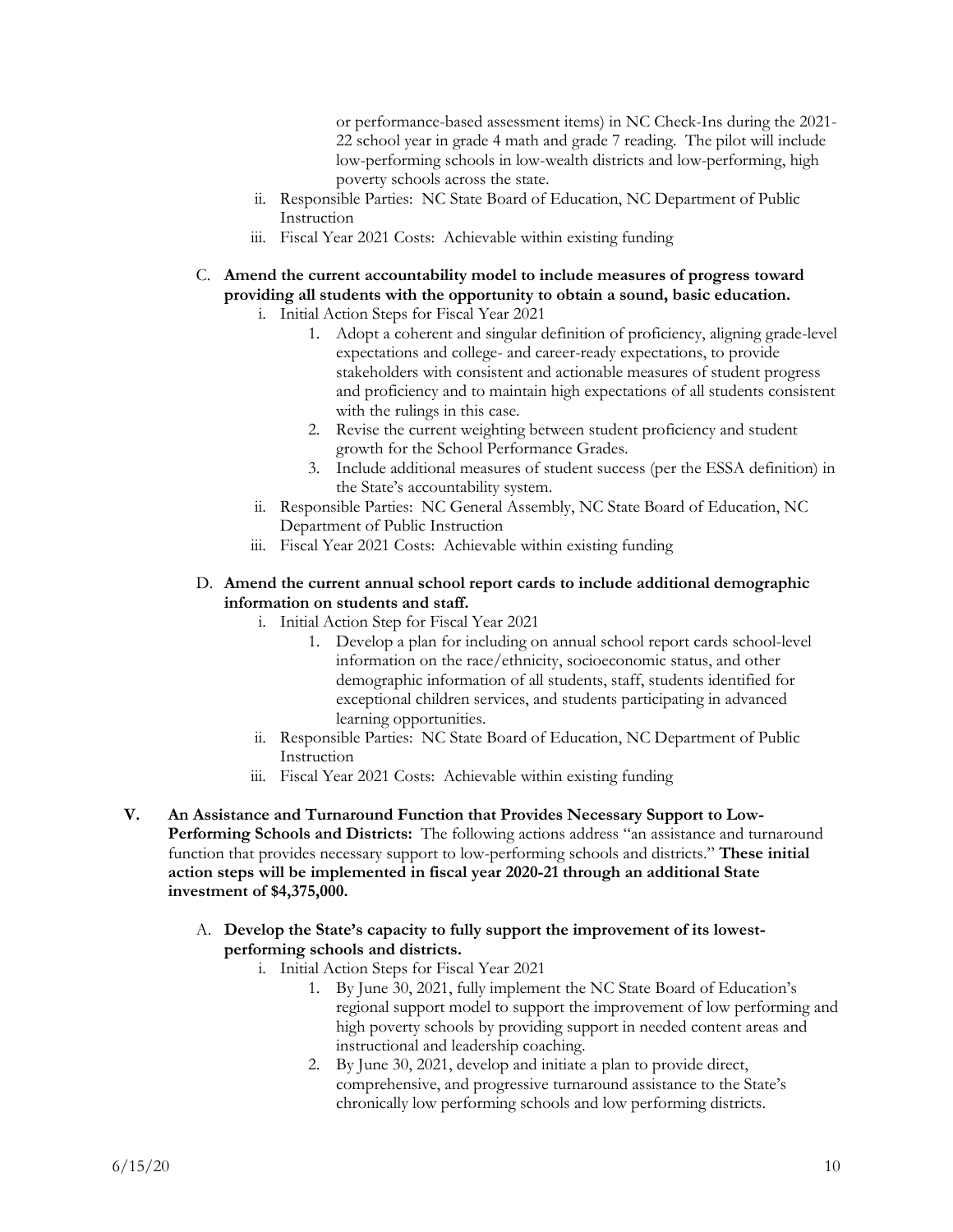- ii. Responsible Parties: NC General Assembly, NC Office of the Governor, NC State Board of Education, NC Department of Public Instruction
- iii. Fiscal Year 2021 Costs:
	- 1. Regional support model \$4,375,000
	- 2. Plan for turnaround assistance to low-performing schools Achievable within existing funding
- **VI. A System of Early Education that Provides Access to High-Quality Prekindergarten and Other Early Childhood Learning Opportunities:** The following actions address "a system of early education that provides access to high-quality pre-kindergarten and other early childhood learning opportunities to ensure that all students at-risk of educational failure, regardless of where they live in the State, enter kindergarten on track for school success." **These initial action steps will be implemented in fiscal year 2020-21 through an additional State investment of \$35,650,000.**
	- A. **Expand the NC Pre-K program to provide high-quality, full-year services to all atrisk 4-year-old children.**
		- i. Initial Action Step for Fiscal Year 2021
			- 1. Increase State funding per NC Pre-K slot with the goal of paying 100 percent of the actual cost by 2028. Funding in 2020 will increase the average state rate per slot by \$200 and the county administrator rate will increase to 10 percent for oversight, monitoring, enrollment, and support. When fully implemented in FY 2028, the total estimated cost of this action will be \$421,023,290.
		- ii. Responsible Parties: NC General Assembly, NC Office of the Governor, NC Department of Health and Human Services
		- iii. Fiscal Year 2021 Costs: \$10,500,000

### B. **Increase high-quality early learning opportunities for at-risk children from birth through age three.**

- i. Initial Action Steps for Fiscal Year 2021
	- 1. Implement a feasibility and cost study for a high-quality early learning program for birth through age 3 modeled on NC Pre-K to be completed by June 2022.
	- 2. Implement a study to develop alternative approaches to NC's current market rate model used to determine child care subsidy reimbursement rates to support high-quality early learning to be completed by June 2022.
- ii. Responsible Parties: NC Department of Health and Human Services
- iii. Fiscal Year 2021 Costs: Grant funded for FY 2021
- C. **Expand the NC Infant-Toddler Program to provide high-quality early intervention services for children with special needs and increase access to services.**
	- i. Initial Action Steps for Fiscal Year 2021
		- 1. Over the 2020-21 fiscal year, add up to 45 additional staff at the state and local level, interpreter services, a centralized provider network system, salary adjustments to address recruitment and retention, and professional development to strengthen infrastructure and services provided through the NC Infant-Toddler Program/Early Intervention services.
	- ii. Responsible Parties: NC General Assembly, NC Office of the Governor, NC Department of Health and Human Services
	- iii. Fiscal Year 2021 Costs: \$7,000,000 (recurring); \$650,000 (non-recurring)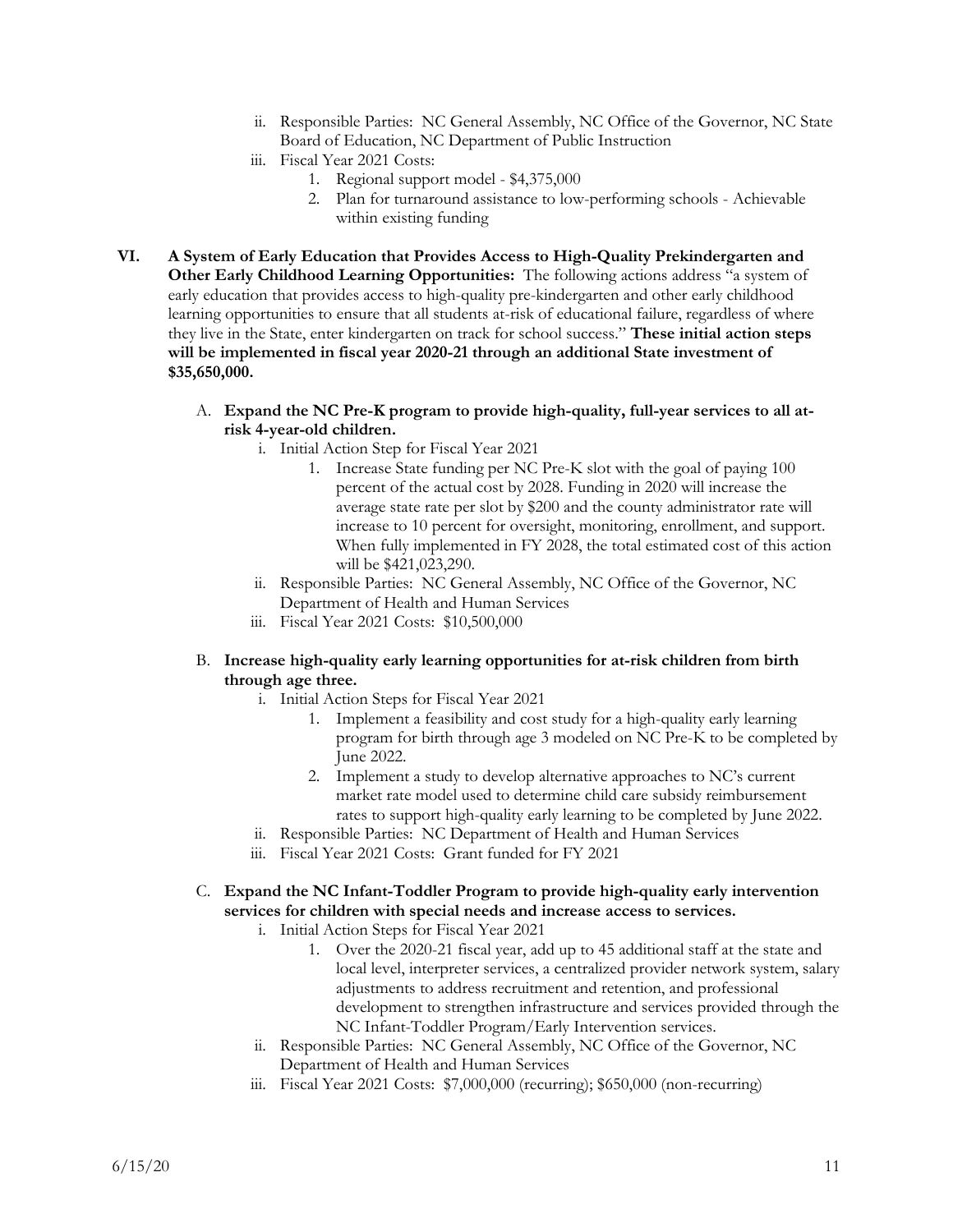- D. **Incrementally scale up the Smart Start program to increase quality, access, and support for at-risk children and families.**
	- i. Initial Action Step for Fiscal Year 2021
		- 1. Increase funding for Smart Start with the goal of providing funding to meet 25 percent of the defined need for children aged birth to five by 2028. When fully implemented in FY 2028, the total estimated cost of this action will be \$532,000,000.
	- ii. Responsible Parties: NC General Assembly, NC Office of the Governor, NC Department of Health and Human Services, NC Partnership for Children
	- iii. Fiscal Year 2021 Costs: \$10,000,000

### E. **Increase the volume and quality of the early childhood educator pipeline.**

- i. Initial Action Steps for Fiscal Year 2021:
	- 1. Expand funding to provide educational attainment-based salary supplements to teachers in early learning programs serving children from birth to age five, prioritizing teachers in programs in high poverty school districts. This effort will increase retention and education among early childhood educators through the Child Care WAGE\$ and the Infant Toddler Educator AWARD\$ programs and provide professional development and other workforce supports.
- ii. Responsible Parties: NC General Assembly, NC Office of the Governor, NC Department of Health and Human Services
- iii. Fiscal Year 2021 Costs: \$7,000,000
- F. **Ensure quality transitions and alignment from early childhood programs to K-3 classrooms and strengthen elementary schools' readiness to support all children to achieve early grade success.**
	- i. Initial Action Step for Fiscal Year 2021
		- 1. Implement a pilot program for prekindergarten and kindergarten teachers to learn, plan, and work together with professional development focused on formative assessment, family engagement, and developmentally appropriate practices for young children:
			- Allow families and prekindergarten teachers to systematically share information about children's strengths and needs with kindergarten teachers through an electronic information-sharing platform for the first time.
			- Align the Kindergarten Entry Assessment (Early Learning Inventory) with birth through third grade. The specific indicators of learning and development within these domains align with a subset of the indicators in the NC early learning standards and the NC Standard Course of Study.

The pilot will prioritize the inclusion of teachers from rural and low-wealth districts and from high-poverty schools across the State. The pilot will be conducted over two school years, 2021-22 and 2022-23.

- ii. Responsible Parties: NC Department of Health and Human Services, NC Department of Public Instruction, NC Pre-K Programs, NC school districts
- iii. Fiscal Year 2021 Costs: Grant funded for FY 2021
- G. **Facilitate reliable access to high quality data supporting early childhood education.**
	- i. Initial Action Steps for Fiscal Year 2021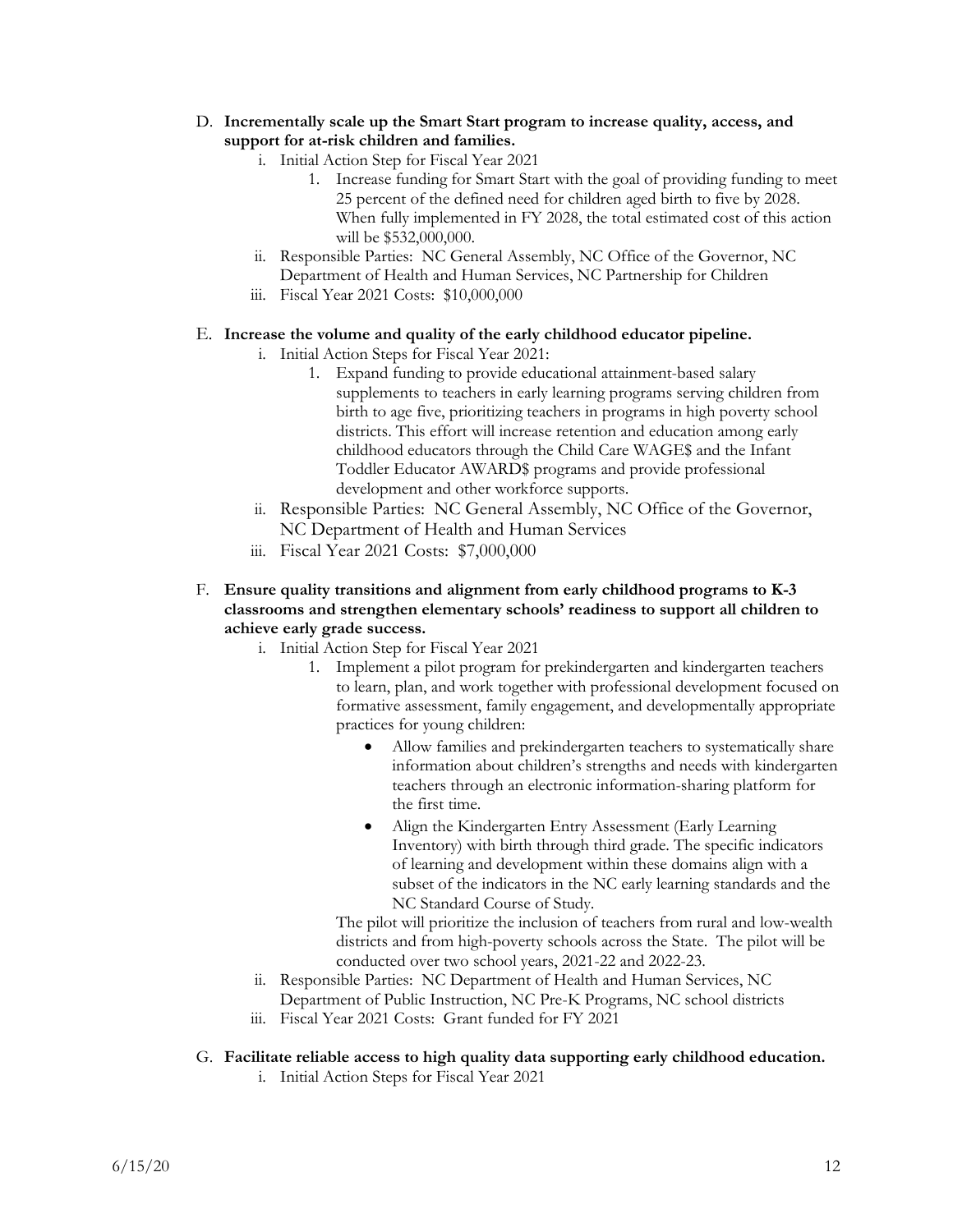- 1. Fund and begin building a real-time early childhood education workforce data system, including degrees, licensure, demographics, place of employment, and wages. The system will be readily accessible and usable for state and local users. Data system will be completed by June 2022.
- ii. Responsible Parties: NC General Assembly, NC Office of the Governor, NC Department of Health and Human Services
- iii. Fiscal Year 2021 Costs: \$500,000
- **VII. Alignment of High School to Postsecondary and Career Expectations for All Students:** The following actions address "an alignment of high school to postsecondary and career· expectations, as well as the provision of early postsecondary and workforce learning opportunities, to ensure student readiness to all students in the State." **These initial action steps will be implemented in fiscal year 2020-21 through an additional State investment of \$4,388,635.**

#### A. **Ensure students graduate prepared for college-level coursework.**

- i. Initial Action Steps for Fiscal Year 2021
	- 1. Provide funding for NROC subscription and professional development for high school educators for College Career Ready Graduate courses in collaboration with the NC Community College System.
- ii. Responsible Parties: NC General Assembly, NC Office of the Governor, NC State Board of Education, NC Department of Public Instruction, NC Community College System
- iii. Fiscal Year 2021 Costs: \$551,500

### B. **Ensure all high school students have the option to complete high school courses leading to college credit, an associate degree, or a career-ready credential.**

- i. Initial Action Steps for Fiscal Year 2021
	- 1. Provide funding for approved Cooperative Innovative High Schools.
	- 2. Allow flexibility with school calendars to ensure local schools can align with community college and university schedules.
- ii. Responsible Parties: NC General Assembly, NC Office of the Governor, NC State Board of Education, NC Department of Public Instruction
- iii. Fiscal Year 2021 Costs: \$1,880,000

#### C. **Strengthen college and career advising for high school students.**

- i. Initial Action Steps for Fiscal Year 2021
	- 1. Expand the NC Community College System Career Coaches program, which places career coaches employed by local community colleges with partnering high schools, prioritizing at-risk students.
	- 2. Provide matching funds to the College Advising Corps to expand the placement of college advisers in low wealth districts in North Carolina public schools.
- ii. Responsible Parties: NC General Assembly, NC Office of the Governor, UNC System, NC Community College System, College Advising Corps, NC school districts
- iii. Fiscal Year 2021 Costs:
	- 1. NC Community College System Career Coaches Funded for FY 2021 for \$2,300,000
	- 2. College Advising Corps \$1,957,135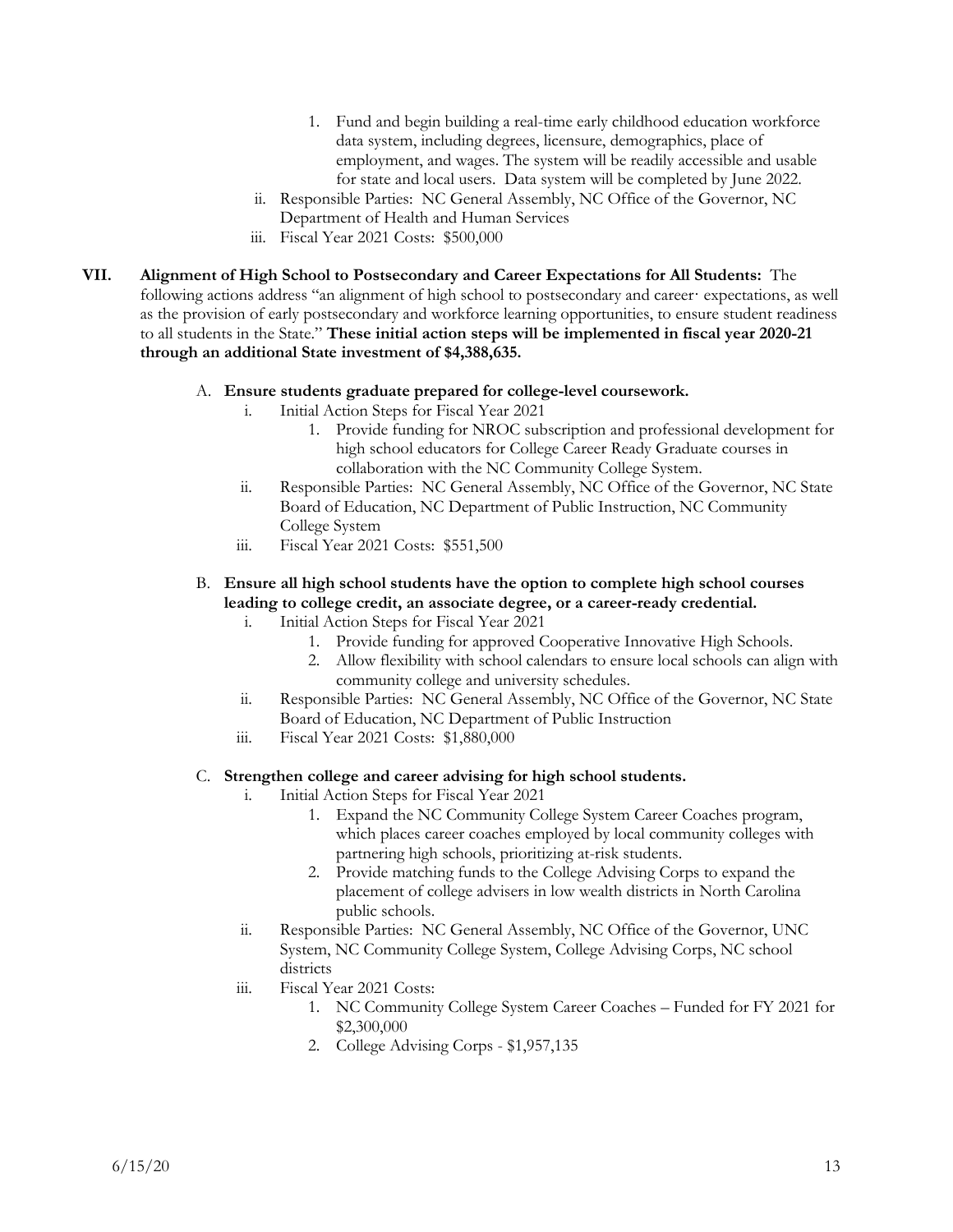| Fiscal Year 2021: Cost Summary                                                       | <b>FY 2021</b>    |
|--------------------------------------------------------------------------------------|-------------------|
|                                                                                      | COST <sup>1</sup> |
| A Qualified and Well-Prepared Teacher in Every Classroom                             | \$237,700,000     |
| A Qualified and Well-Prepared Principal in Every School                              | \$0               |
| A Finance System that Provides Adequate, Equitable, and Efficient Resources          | \$144,876,975     |
| An Assessment and Accountability System that Reliably Assesses Multiple Measures of  | \$0               |
| Student Performance                                                                  |                   |
| An Assistance and Turnaround Function that Provides Necessary Support to Low-        | \$4,375,000       |
| Performing Schools and Districts                                                     |                   |
| A System of Early Education that Provides Access to High-Quality Prekindergarten and | \$35,650,000      |
| Other Early Childhood Learning Opportunities                                         |                   |
| Alignment of High School to Postsecondary and Career Expectations for All Students   | \$4,388,635       |
| <b>Total Costs</b>                                                                   | \$426,990,610     |

<sup>1</sup>All dollar amounts indicate additional funding required above current funding levels. *N/A* indicates that there are no costs associated with this action step in 2021. *Funded for FY 2021* indicates that funds have currently been secured from federal, state, or private sources for fiscal year 2021.

The eighth critical area included in WestEd's report is for the Court overseeing the Leandro case to identify a mechanism to use data and information to monitor the State's actions and progress in meeting the Leandro requirements. Using data in this way will ensure accountability and attention to continuous improvement of education in the state, especially for at-risk students. As the State works to reopen schools and address the many challenges of the COVID pandemic, it has become even more essential to know how at-risk students are able to secure their constitutional right to a "sound basic education to prepare them for future success."

Plaintiffs have retained WestEd to recommend the outcomes and metrics that should be monitored annually and develop a recommended monitoring process for using data to assess compliance with the Leandro requirements.

Respectfully submitted, this the 15th day of June.

/s/Matthew Tulchin Matthew Tulchin Special Deputy Attorney General NC State Bar No. 43921 mtulchin@ncdoj.gov

\_\_\_\_\_\_\_\_\_\_\_\_\_\_\_\_\_\_\_\_\_\_\_\_\_\_\_

/s/ Tiffany Lucas Tiffany Lucas Special Deputy Attorney General N.C. State Bar No. 26237

NC Department of Justice PO Box 629 Raleigh, NC 27602-0629 Tel: 919.716.6900

*Attorney for Defendant State Board of Education*

/s/ Mark Dorosin Mark Dorosin NC State Bar No. 20935 [mdorosin@lawyerscommittee.org](mailto:mdorosin@lawyerscommittee.org)

/s/ Elizabeth Haddix Elizabeth Haddix NC State Bar No. 25818 [ehaddix@lawyerscommittee.org](mailto:ehaddix@lawyerscommittee.org) Lawyers Committee for Civil Rights Under Law P.O. Box 956 Carrboro, NC 27510 Tel. 919.914.6106

*Counsel for Penn Intervenors*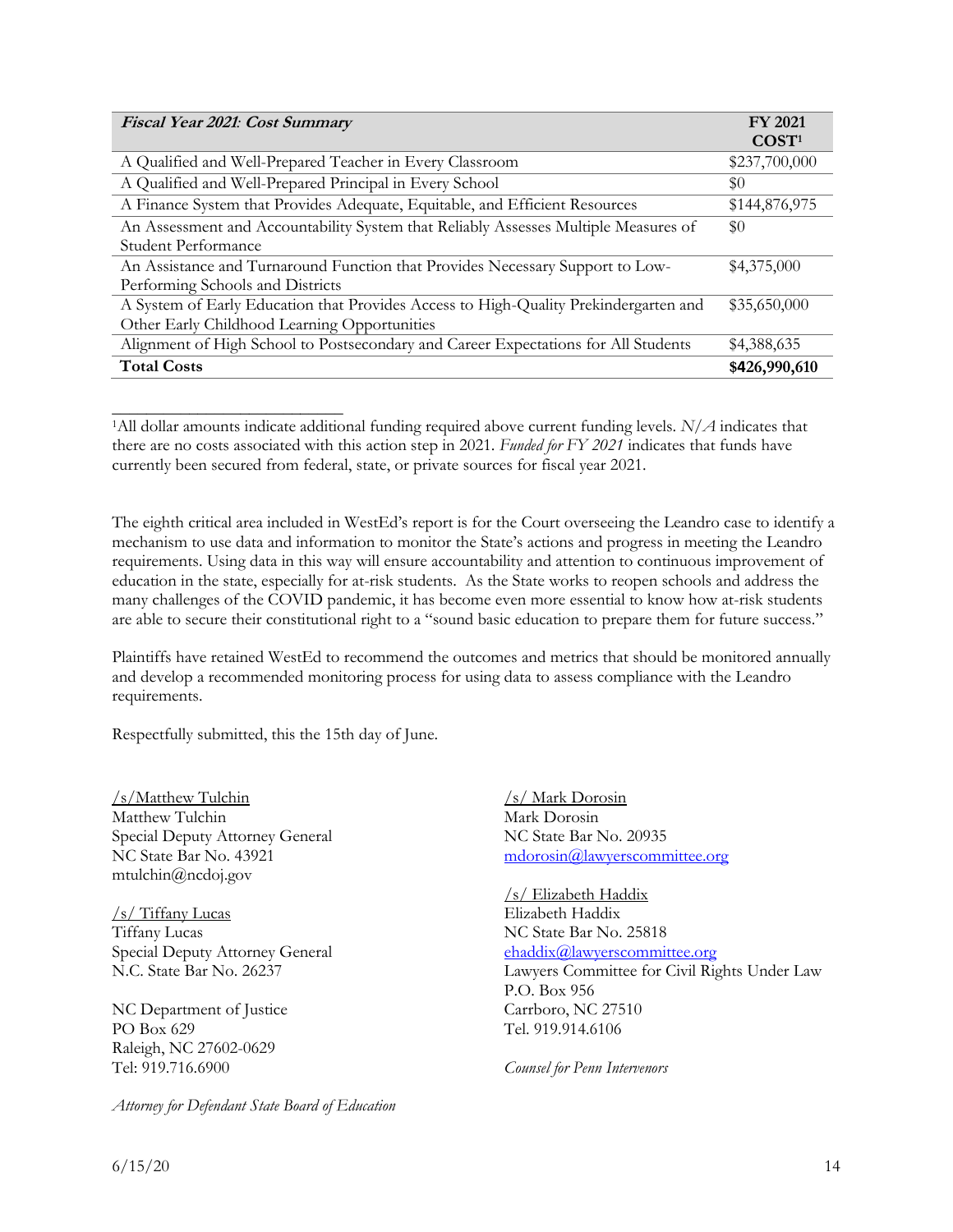/s/ Amar Majmundar Amar Majumundar N.C. State Bar No. 24668 Senior Deputy Attorney General NC Department of Justice PO Box 629 Raleigh, NC 27602-0629 Tel: 919.716.6900 Fax: 919.716.6763

*Attorney for Defendant State of North Carolina*

/s/ Melanie Dubis Melanie Black Dubis N.C. Bar No. 22027 Scott E. Bayzle N.C. Bar No. 33811 PARKER POE ADAMS & BERNSTEIN LLP 301 Fayetteville Street, Suite 1400 (27601) P.O. Box 389 Raleigh, North Carolina 27602-0389 Telephone: (919) 828-0564 Facsimile: (919) 834-4564 E-mail: [melaniedubis@parkerpoe.com](mailto:melaniedubis@parkerpoe.com) E-mail: [scottbayzle@parkerpoe.com](mailto:scottbayzle@parkerpoe.com)

/s/ Larry Armstrong H. Lawrence Armstrong, Jr. ARMSTRONG LAW, PLLC 119 Whitfield Street Enfield, North Carolina 27823 Telephone: (252) 445-5656 E-mail: [hla@hlalaw.net](mailto:hla@hlalaw.net)

*Attorneys for Plaintiffs*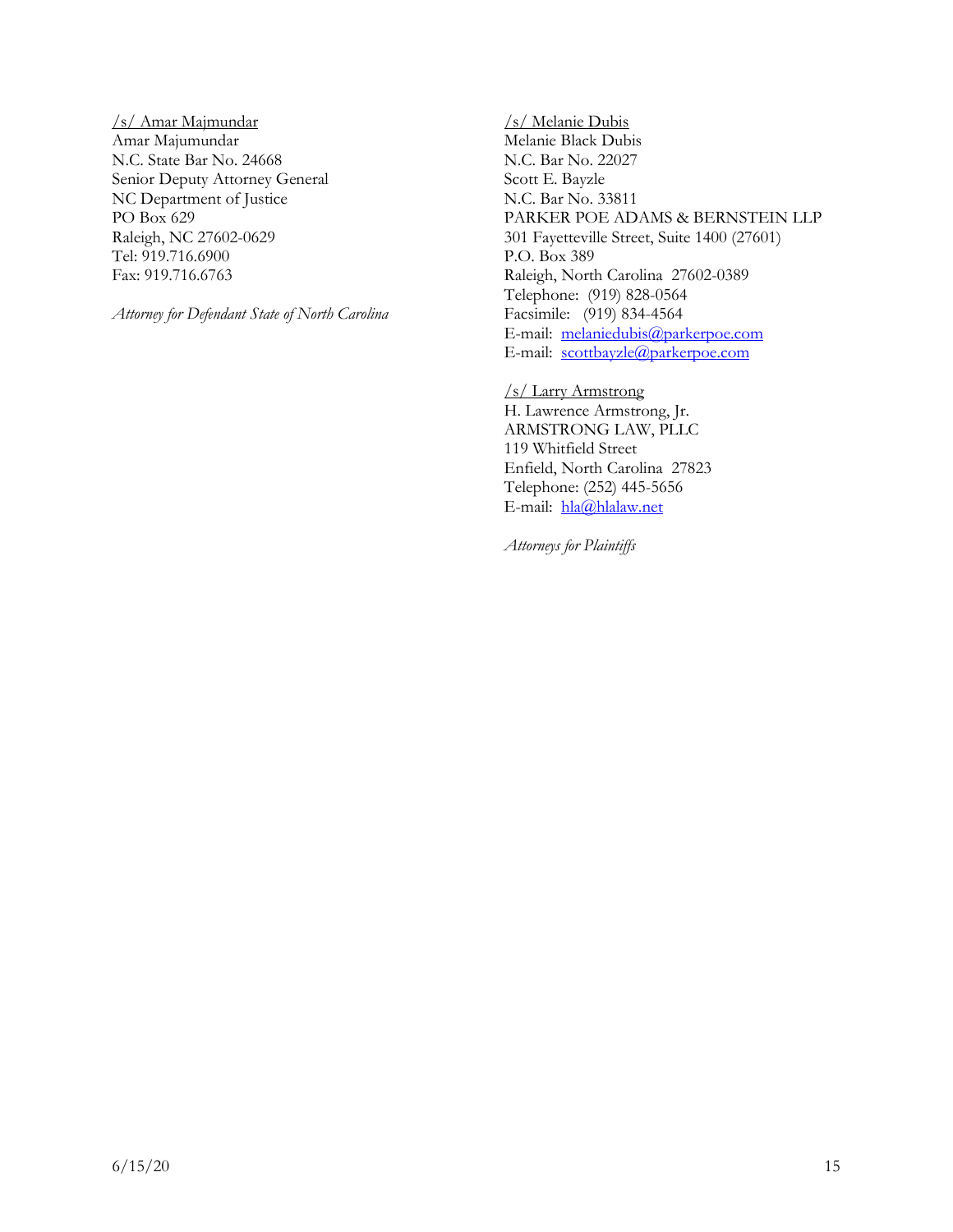# **APPENDIX: DRAFT ACTIONS AND GOALS: 2020-2030**

Below is each action that will be addressed in the comprehensive eight-year Plan, along with the corresponding 2030 goal for each action. Note that several, but not all, of the actions outlined below were also included in the Fiscal Year 2021 actions detailed above. The actions and goals may not be listed in priority order. The full action Plan submitted to the Court in the fall of 2020 will include discrete action steps for each of these actions to be taken over the next eight years.

# **A Qualified and Well-Prepared Teacher in Every Classroom**

| <b>ACTIONS</b>                                                                                                                                                                                       | <b>2030 GOALS</b>                                                                                                                                                                                                              |
|------------------------------------------------------------------------------------------------------------------------------------------------------------------------------------------------------|--------------------------------------------------------------------------------------------------------------------------------------------------------------------------------------------------------------------------------|
| Increase the pipeline of diverse, well-prepared<br>teachers who enter through high-retention<br>pathways and meet the needs of the State's<br>public schools.                                        | NC's public and private educator preparation programs will<br>prepare 5,000 teachers per year.                                                                                                                                 |
| Increase the pipeline of diverse, well-prepared<br>teachers by expanding the North Carolina<br>Teaching Fellows program.                                                                             | The NC Teaching Fellows program will select 1,500 Fellows<br>per year.                                                                                                                                                         |
| Support high-quality teacher residency<br>programs in high-need rural and urban<br>districts through a State-matching grant<br>program that leverages ESSA Title II funding.                         | Each high-need rural and urban school district will have access<br>to a high-quality residency program that provides support for<br>faculty advising, teacher tuition and stipends, and ongoing<br>induction support.          |
| Provide funding for Grow-Your-Own and<br>2+2 programs that help recruit educators in<br>high-poverty communities.                                                                                    | Each low wealth school district will have access to a Grow-<br>Your-Own and/or a 2+2 program to attract and prepare high<br>school students, teacher assistants, and career professionals to<br>enter the teaching profession. |
| Significantly increase the racial and ethnic<br>diversity of North Carolina's qualified and<br>well-prepared teacher workforce and ensure<br>all teachers employ culturally responsive<br>practices. | NC's teacher workforce will better match the diversity of NC's<br>student population.                                                                                                                                          |
| Provide high-quality comprehensive<br>mentoring and induction support for novice<br>teachers in their first three years of teaching<br>to increase both their effectiveness and their<br>retention.  | All teachers with fewer than three years of teaching experience<br>will be provided evidence-based, comprehensive induction<br>services.                                                                                       |
| Implement differentiated staffing models that<br>include advanced teaching roles and<br>additional compensation to retain and extend<br>the reach of high-performing teachers.                       | All school districts will implement differentiated staffing<br>models that include advanced teaching roles and additional<br>compensation.                                                                                     |
| Develop a system to ensure that all North<br>Carolina teachers have the opportunities they<br>need for continued professional learning to<br>improve and update their knowledge and<br>practices.    | All teachers will have access to and time to participate in high<br>quality programs that meet their individual professional growth<br>needs.                                                                                  |
| Increase teacher compensation and create<br>compensation incentives to enable low-wealth<br>districts to attract and retain qualified and                                                            | Salaries will be competitive with other states and with other<br>career options that require similar levels of preparation,<br>certification, and experience.                                                                  |
| well-prepared teachers.                                                                                                                                                                              | Low-wealth districts will be able to offer competitive teacher<br>salary supplements.                                                                                                                                          |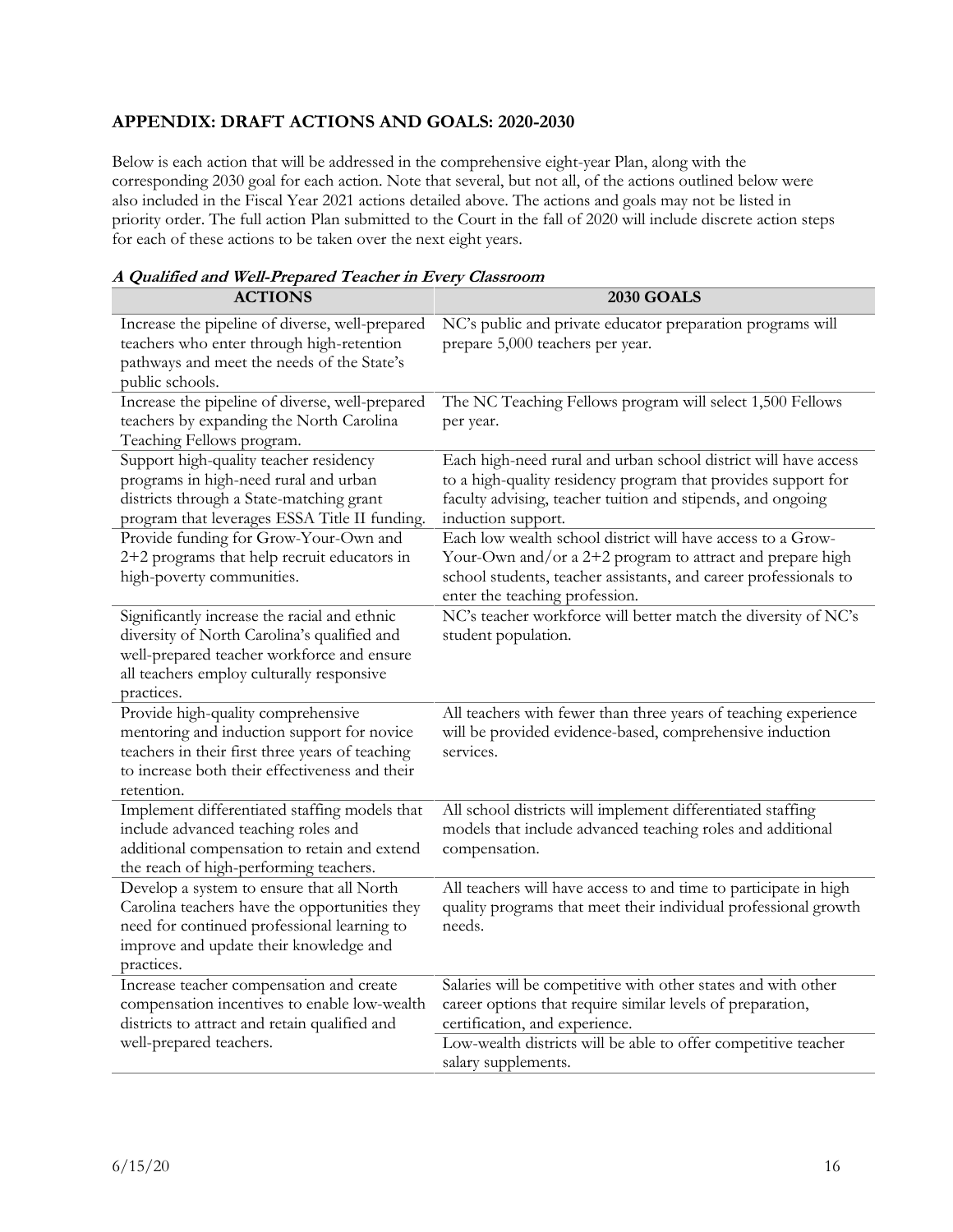| <b>ACTIONS</b> | <b>2030 GOALS</b>                                                                                                                    |
|----------------|--------------------------------------------------------------------------------------------------------------------------------------|
|                | Low wealth districts and high-poverty schools will provide<br>incentives for the recruitment and retention of qualified<br>teachers. |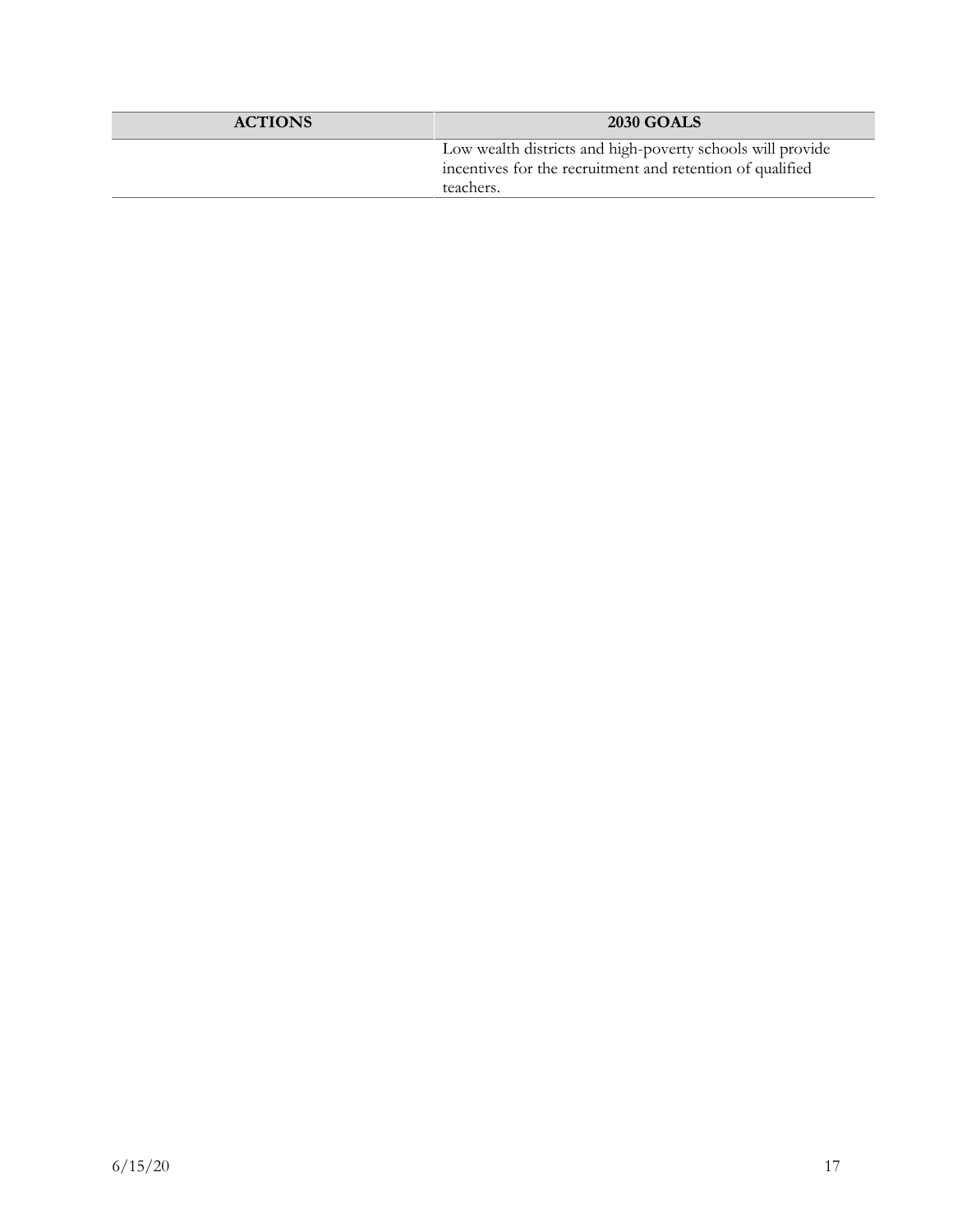| <b>ACTIONS</b>                                                                                                                                                                    | <b>2030 GOALS</b>                                                                                                                                                                                                                                                             |
|-----------------------------------------------------------------------------------------------------------------------------------------------------------------------------------|-------------------------------------------------------------------------------------------------------------------------------------------------------------------------------------------------------------------------------------------------------------------------------|
| Update the State's school administrator<br>preparation and principal licensure<br>requirements to align program approval<br>standards with effectiveness practices.               | The State's school administrator preparation standards will be<br>aligned with the National Education Leadership Preparation<br>Standards from the National Policy Board for Educational<br>Administration.<br>All school administrator preparation programs will be required |
| Continue to expand access to high-quality<br>principal preparation programs.                                                                                                      | to meet the revised preparation standards.<br>The TP3 and Principal Fellows Program will prepare 300 new<br>principals each year.                                                                                                                                             |
|                                                                                                                                                                                   | School administrator preparation programs will recruit and<br>prepare candidates that better match the diversity of NC's<br>student population.                                                                                                                               |
|                                                                                                                                                                                   | Every school district will have a partnership with at least one<br>school administrator preparation program that meets the<br>NELP standards and provides full-time, year-long internships.                                                                                   |
| Expand professional learning opportunities<br>for current principals and assistant principals.                                                                                    | A formal statewide program will provide professional<br>development and ongoing support for beginning assistant<br>principals and principals.                                                                                                                                 |
|                                                                                                                                                                                   | Funding will be available to expand professional development<br>opportunities for district and school administrators, supporting<br>both the expansion of existing programs and the creation of<br>new programs.                                                              |
| Revise the principal and assistant principal<br>salary structures and improve working<br>conditions to make these positions more<br>attractive to qualified educators, especially | The statewide school administrator salary structure will provide<br>appropriate compensation and incentives to enable high-needs<br>schools and districts can recruit and retain highly-qualified<br>school administrators.                                                   |
| those in high-need schools.                                                                                                                                                       | School administrators will have greater autonomy to make<br>resource decisions to address the needs of their schools.                                                                                                                                                         |

# **A Qualified and Well-Prepared Principal in Every School**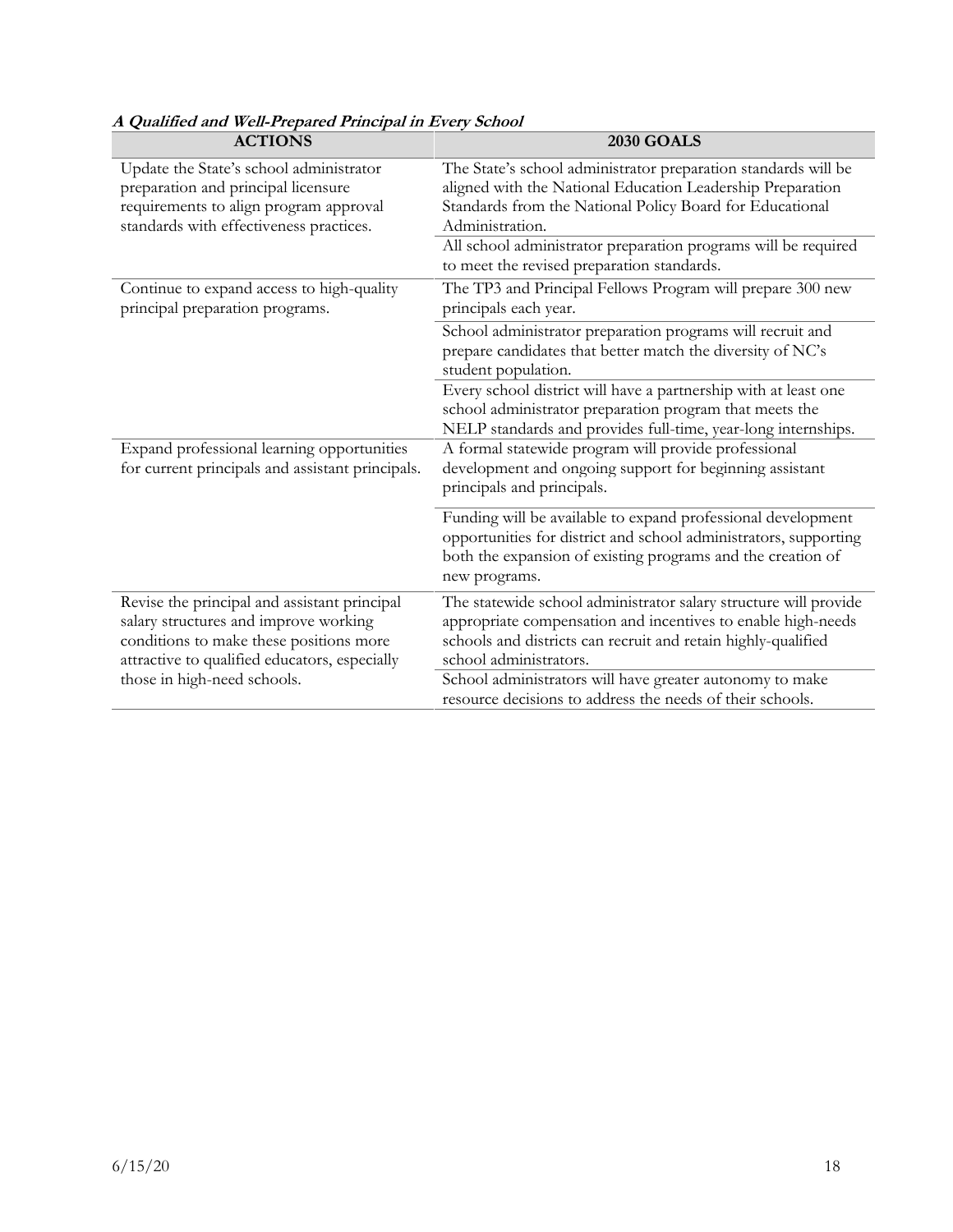| AU LIVINJ                                     | ZUJU VIVALD                                                    |
|-----------------------------------------------|----------------------------------------------------------------|
| Revise the State's school funding formula     | School districts will be equitably funded, based on            |
| so that current and additional funding is     | differential costs of serving specific student populations and |
| distributed to students with the greatest     | have funding necessary to meet the educational needs of        |
| need.                                         | historically underserved student populations.                  |
| Increase Local Education Agency (LEA)         | District leaders will have flexibility to make resource        |
| budgetary flexibility by lifting restrictions | allocation decisions based on local needs.                     |
| on critical allotments through the ABC        |                                                                |
| transfer system.                              |                                                                |
| Increase the investment in overall spending   | Average per pupil expenditures will be increased to the levels |
| for public education incrementally over the   | estimated necessary to provide a sound basic education for     |
| next eight years to provide a sound basic     | all students.                                                  |
| education for all students.                   |                                                                |
| Increase flexible funding for Student         | All public schools will have adequate funding to meet          |
| Instructional Support Personnel (SISP) to     | national guidelines for specialized instructional support      |
| meet the academic, physical, and mental       | personnel at recommended staffing ratios, including school     |
| health needs of students and to ensure that   | psychologists, nurses, counselors, social workers,             |
| schools are safe and supportive learning      | instructional coaches and mentors, to meet the academic,       |
| environments.                                 | physical, and mental health needs of students.                 |

**A Finance System that Provides Adequate, Equitable, and Efficient Resources ACTIONS 2030 GOALS**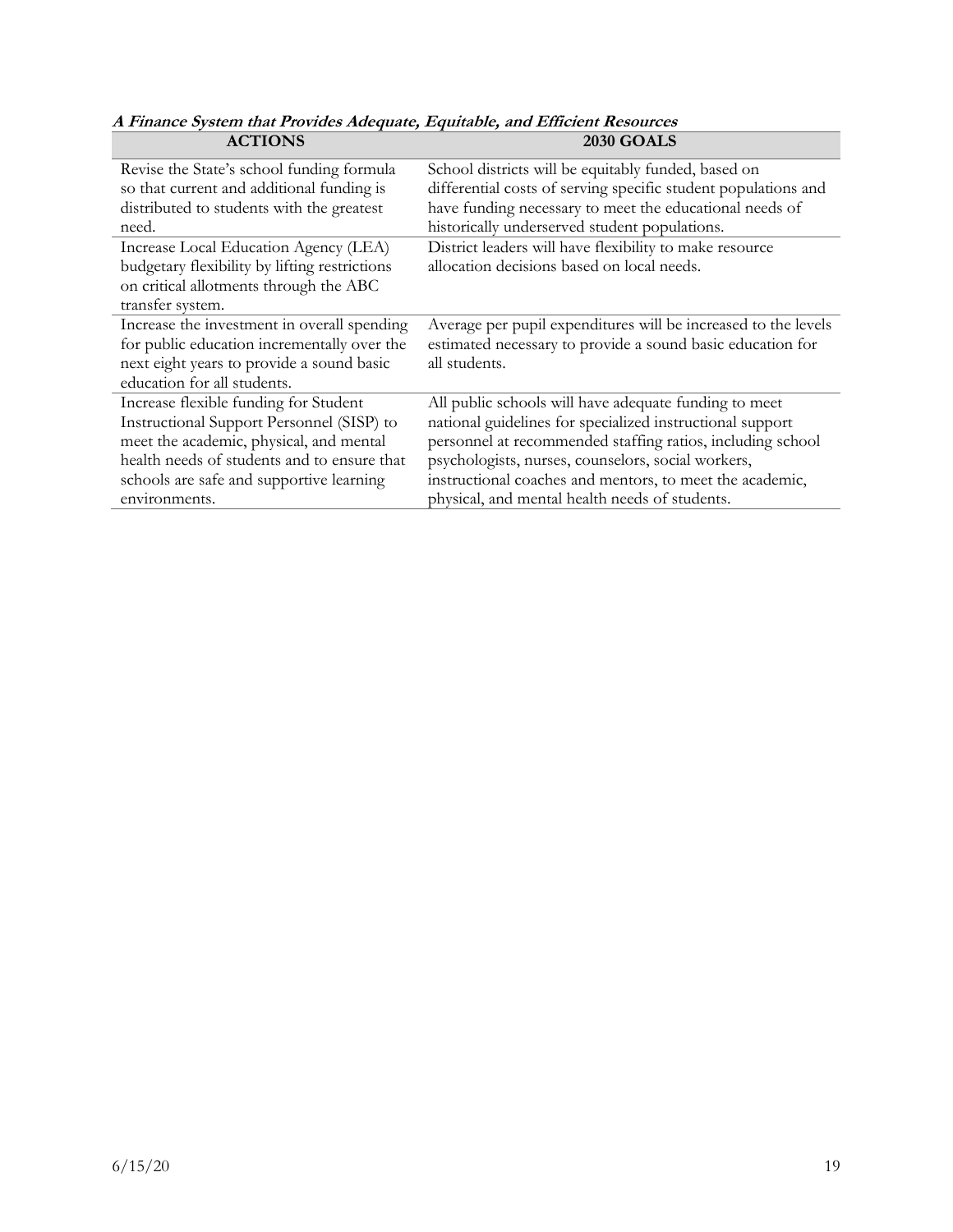| <b>ACTIONS</b>                                                                                                                                                          | <b>2030 GOALS</b>                                                                                                                                                                                                                                                                                                                                         |
|-------------------------------------------------------------------------------------------------------------------------------------------------------------------------|-----------------------------------------------------------------------------------------------------------------------------------------------------------------------------------------------------------------------------------------------------------------------------------------------------------------------------------------------------------|
| Establish a more balanced and student-<br>centered assessment system.                                                                                                   | The statewide assessment system will include more formative<br>and interim assessments, such as the NC Check-Ins, that are<br>aligned with the State summative assessment and provide<br>streamlined, actionable student-level achievement information<br>throughout the school year.                                                                     |
| Clarify alignment between the assessment<br>system and the State's theory of action.                                                                                    | The State's assessment system will support personalized<br>learning experiences for all students, including curricular and<br>instructional resources to support personalized learning<br>environments and interim assessments that provide educators<br>with meaningful data to adjust instruction within the school<br>year.                            |
| Include additional assessment item types that<br>provide a broader understanding of students'<br>knowledge, skills, and abilities.                                      | The State's assessments will include additional item types that<br>require students to demonstrate application of their knowledge<br>and skills, provide information on students' understanding that<br>can be applied to improve teaching and learning, and that can<br>be used to evaluate progress toward a sound basic education for<br>all students. |
| Improve coherence among curriculum,<br>instruction, and assessment.                                                                                                     | The State will provide statewide and regional support to all<br>local school boards in selecting and implementing curriculum<br>materials that are tightly aligned with State-adopted content<br>standards.                                                                                                                                               |
| Amend the current accountability system to<br>include measures of progress toward<br>providing all students with the opportunity to<br>obtain a sound, basic education. | State achievement levels will include a singular definition of<br>proficiency that aligns with grade-level and college- and career-<br>readiness expectations and provides stakeholders with<br>consistent and actionable measures of student progress and<br>proficiency.                                                                                |
|                                                                                                                                                                         | The State's accountability system will include measures of<br>progress toward meeting the Leandro tenets, including indicators<br>that provide information on students' opportunity to access a<br>sound basic education, in addition to student performance on<br>State standardized assessments.                                                        |
| Amend the current annual school report<br>cards to include additional demographic<br>information on students and staff.                                                 | The State's annual school report cards will include additional<br>demographic information on students and staff.                                                                                                                                                                                                                                          |
| Use the data provided in the North Carolina<br>Dashboard to identify the appropriate<br>evidence-based interventions and supports.                                      | Data from the accountability system and other school and<br>district data indicators will be used to guide planning, budget,<br>and instructional decisions at the school and district level and<br>to assess school progress and improvement efforts.                                                                                                    |

## **An Assessment and Accountability System that Reliably Assesses Multiple Measures of Student Performance**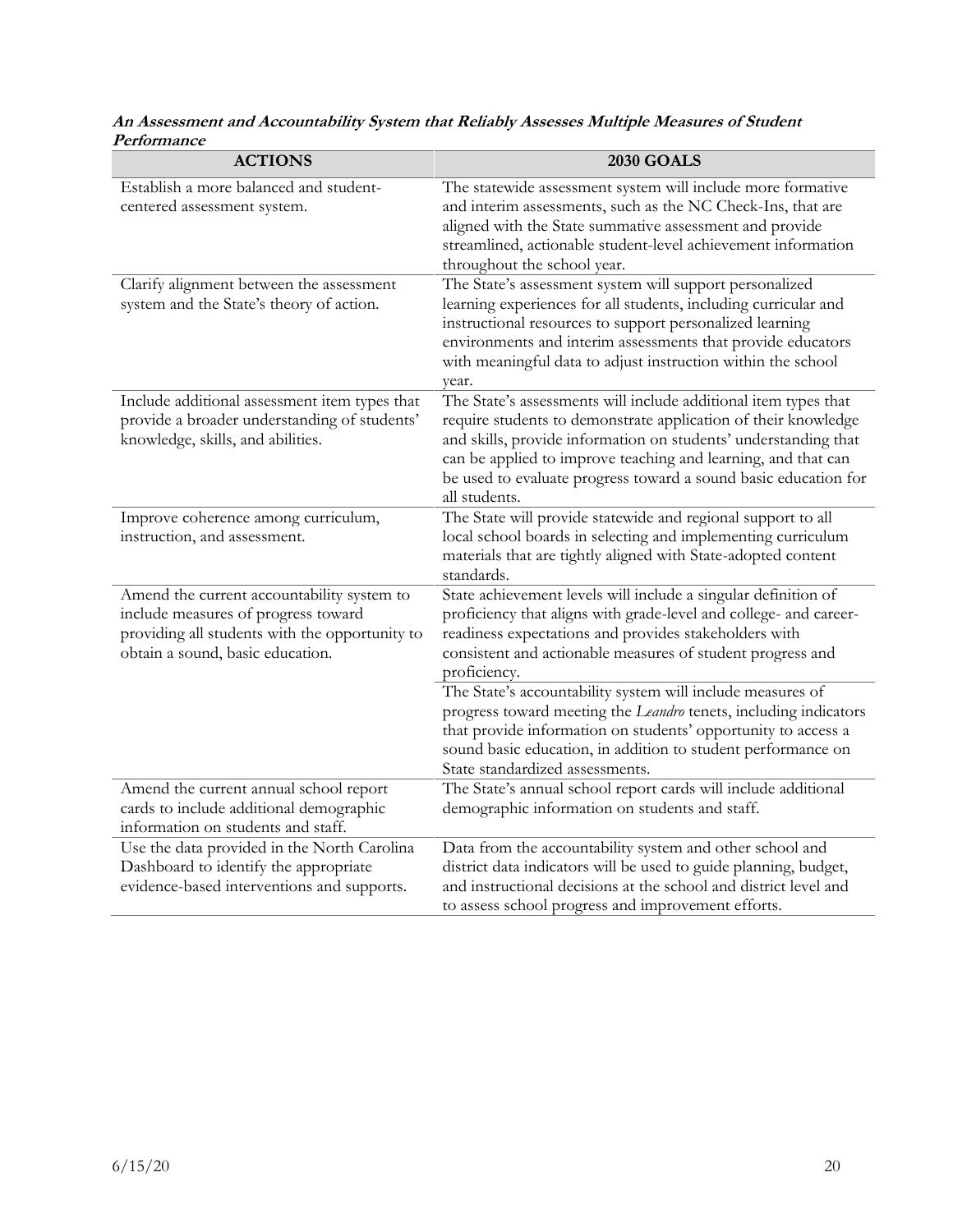| <b>ACTIONS</b>                                                                                                                                                                                                                                                                                                                                                                                                                                                | <b>2030 GOALS</b>                                                                                                                                                                                                                                                                                                                                                                                                                                                                                                                                                                                                                              |
|---------------------------------------------------------------------------------------------------------------------------------------------------------------------------------------------------------------------------------------------------------------------------------------------------------------------------------------------------------------------------------------------------------------------------------------------------------------|------------------------------------------------------------------------------------------------------------------------------------------------------------------------------------------------------------------------------------------------------------------------------------------------------------------------------------------------------------------------------------------------------------------------------------------------------------------------------------------------------------------------------------------------------------------------------------------------------------------------------------------------|
| Develop the State's capacity to fully support<br>the improvement of its lowest-performing<br>schools and districts.                                                                                                                                                                                                                                                                                                                                           | The NC State Board of Education and NC Department of<br>Public Instruction will fully implement the regional support<br>structure to support the improvement of low performing and<br>high poverty schools by providing support in all needed content<br>areas and instructional and leadership coaching.<br>The NC State Board of Education and NC Department of<br>Public Instruction will provide direct, comprehensive, and<br>progressive turnaround assistance to the State's lowest                                                                                                                                                     |
|                                                                                                                                                                                                                                                                                                                                                                                                                                                               | performing schools and low performing districts.                                                                                                                                                                                                                                                                                                                                                                                                                                                                                                                                                                                               |
| Provide resources, opportunities, and<br>supports for low-performing and high-<br>poverty schools to address out-of-school<br>barriers to learning, using a community-<br>schools or other evidence-based approach.<br>Provide statewide and/or regional support to<br>help schools and districts select high-quality<br>standards-aligned, culturally responsive core<br>curriculum resources and to prepare teachers<br>to use those resources effectively. | All low-performing and high-poverty schools interested in<br>implementing a community-schools approach will be provided<br>a community-schools coordinator and other resources to assess<br>local needs and assets and to integrate social, academic, and<br>health supports into the school.<br>The State Board of Education and NC Department of Public<br>Instruction will update and strengthen state-level process for<br>reviewing and adopting core curriculum resources aligned with<br>State standards.<br>Core curriculum resources recommended by the state-level<br>process will include digital and blended resources, as well as |
|                                                                                                                                                                                                                                                                                                                                                                                                                                                               | commercial and open-source resources.<br>The NC Department of Public Instruction will provide teachers<br>and administrators with comprehensive professional<br>development to help prepare them for implementing the core<br>curriculum resources.                                                                                                                                                                                                                                                                                                                                                                                            |
| Extend the supports already available to<br>schools to help them further implement an<br>MTSS framework, a school improvement<br>plan, and NC Check-In approaches.                                                                                                                                                                                                                                                                                            | All school districts will successfully implement MTSS and NC<br>Check-In approaches or similar evidence-based approaches.                                                                                                                                                                                                                                                                                                                                                                                                                                                                                                                      |

**An Assistance and Turnaround Function that Provides Necessary Support to Low-Performing Schools and Districts**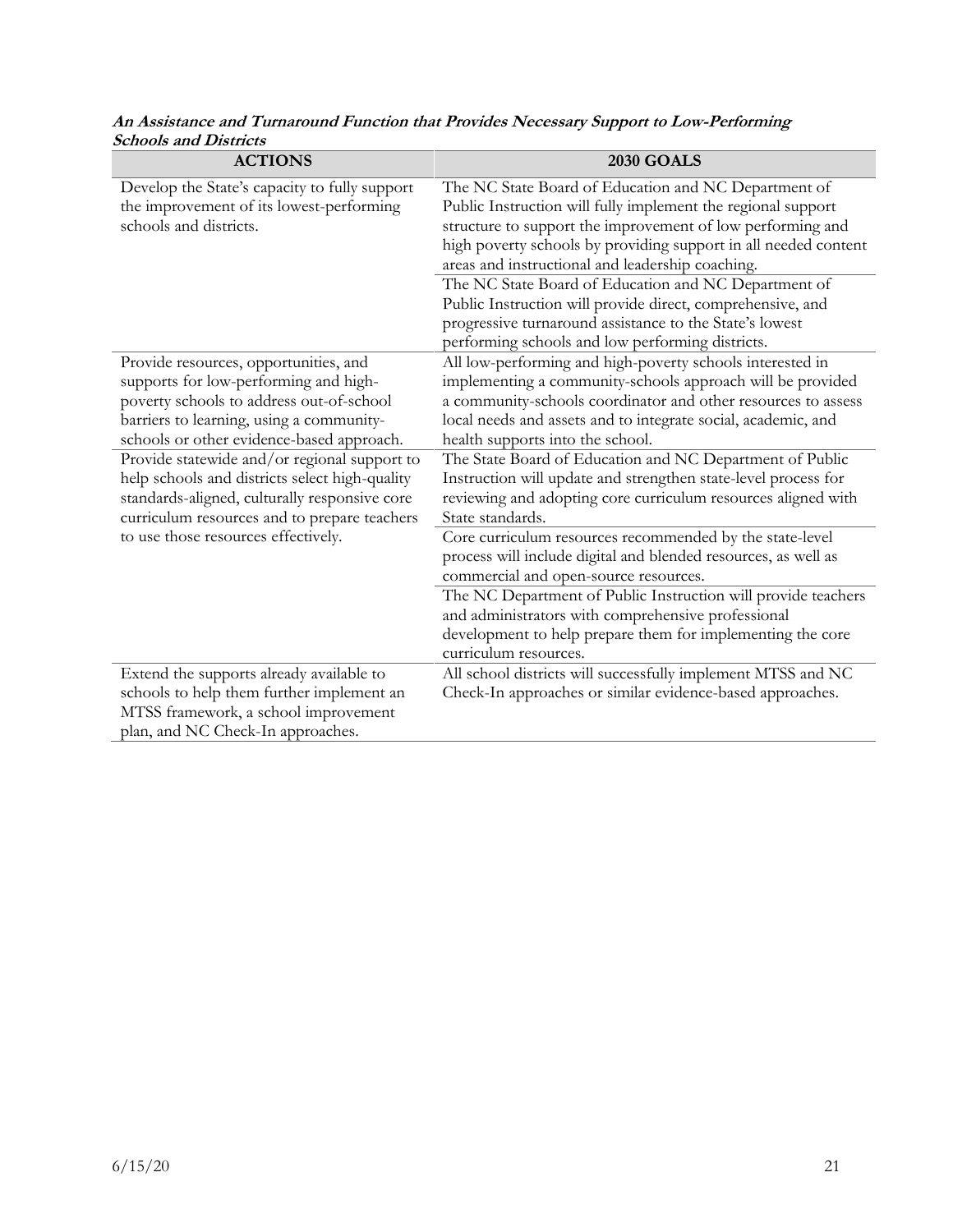| Simanooa Learning Opportunities<br><b>ACTIONS</b>                                                                                                                         | <b>2030 GOALS</b>                                                                                                                                                                                                                                                                                                    |
|---------------------------------------------------------------------------------------------------------------------------------------------------------------------------|----------------------------------------------------------------------------------------------------------------------------------------------------------------------------------------------------------------------------------------------------------------------------------------------------------------------|
| Expand the NC Pre-K program to provide<br>high-quality, full-year services to all at-risk<br>4-year-old children.                                                         | 75 percent of eligible 4-year-olds will participate in NC Pre-<br>К.                                                                                                                                                                                                                                                 |
| Increase high-quality early learning<br>opportunities for at-risk children from<br>birth through age three.                                                               | 7-10 percent of eligible children from birth through age 3 in<br>licensed child care will participate in a high-quality program<br>modeled on NC Pre-K.                                                                                                                                                              |
|                                                                                                                                                                           | State and federal funding for child care subsidy serves all<br>eligible working families and supports NC's child care sector<br>in providing high-quality early learning programs.                                                                                                                                   |
| Expand the NC Infant-Toddler Program to<br>provide high-quality early intervention<br>services for children with special needs and<br>increase access to services.        | Expand access of early intervention services and supports to<br>families with children from birth to age 3 to include at-risk<br>children in North Carolina's definition of eligibility for the<br>Individuals with Disabilities Education Act (IDEA) Part C<br>Early Intervention Program (Infant Toddler Program). |
|                                                                                                                                                                           | Expand the quality of supports and services provided<br>through the early intervention program to include mental<br>health for families with children from birth to age 3.                                                                                                                                           |
| Incrementally scale up the Smart Start<br>program to increase quality, access, and<br>support for at-risk children and families.                                          | Smart Start will be fully funded (defined as meeting 25<br>percent of the statewide need for children from birth to age<br>5) to improve statewide early childhood system<br>infrastructure and a cohesive continuum of services for<br>children and families from birth to age 5.                                   |
| Increase the volume and quality of the early<br>childhood educator pipeline.                                                                                              | All teachers with an early childhood teaching license working<br>in licensed child care programs will be paid on parity with<br>the State salary schedule for teachers.                                                                                                                                              |
|                                                                                                                                                                           | All lead teachers working in licensed child care programs will<br>have an associate degree or higher in early childhood<br>education will be paid according to a defined statewide salary<br>scale.                                                                                                                  |
| Ensure quality transitions and alignment<br>from early childhood programs to K-3<br>classrooms and strengthen elementary<br>schools' readiness to support all children to | All children transitioning from NC Pre-K to public<br>kindergarten classrooms will have a comprehensive, child-<br>centered transition plan developed collaboratively with their<br>families, early childhood teachers, and kindergarten teachers.                                                                   |
| achieve early grade success.                                                                                                                                              | All principal preparation programs will build the capacity of<br>principals to effectively support the learning and<br>development of young children and provide a seamless<br>continuum of learning for children from birth to age 8.                                                                               |
|                                                                                                                                                                           | North Carolina's licensure system will ensure that educators<br>working with children through third grade can effectively<br>support the learning and development of young children and<br>provide a seamless continuum of learning for children from<br>birth to age 8.                                             |
|                                                                                                                                                                           | Funding will be restored for K-3 instructional assistants to<br>pre-recession levels, at a minimum.                                                                                                                                                                                                                  |
|                                                                                                                                                                           | All school districts will have adequate funding to hire and<br>retain school psychologists, nurses, counselors, and social<br>workers in line with nationally recommended ratios.                                                                                                                                    |

**A System of Early Education that Provides Access to High-Quality Prekindergarten and Other Early Childhood Learning Opportunities**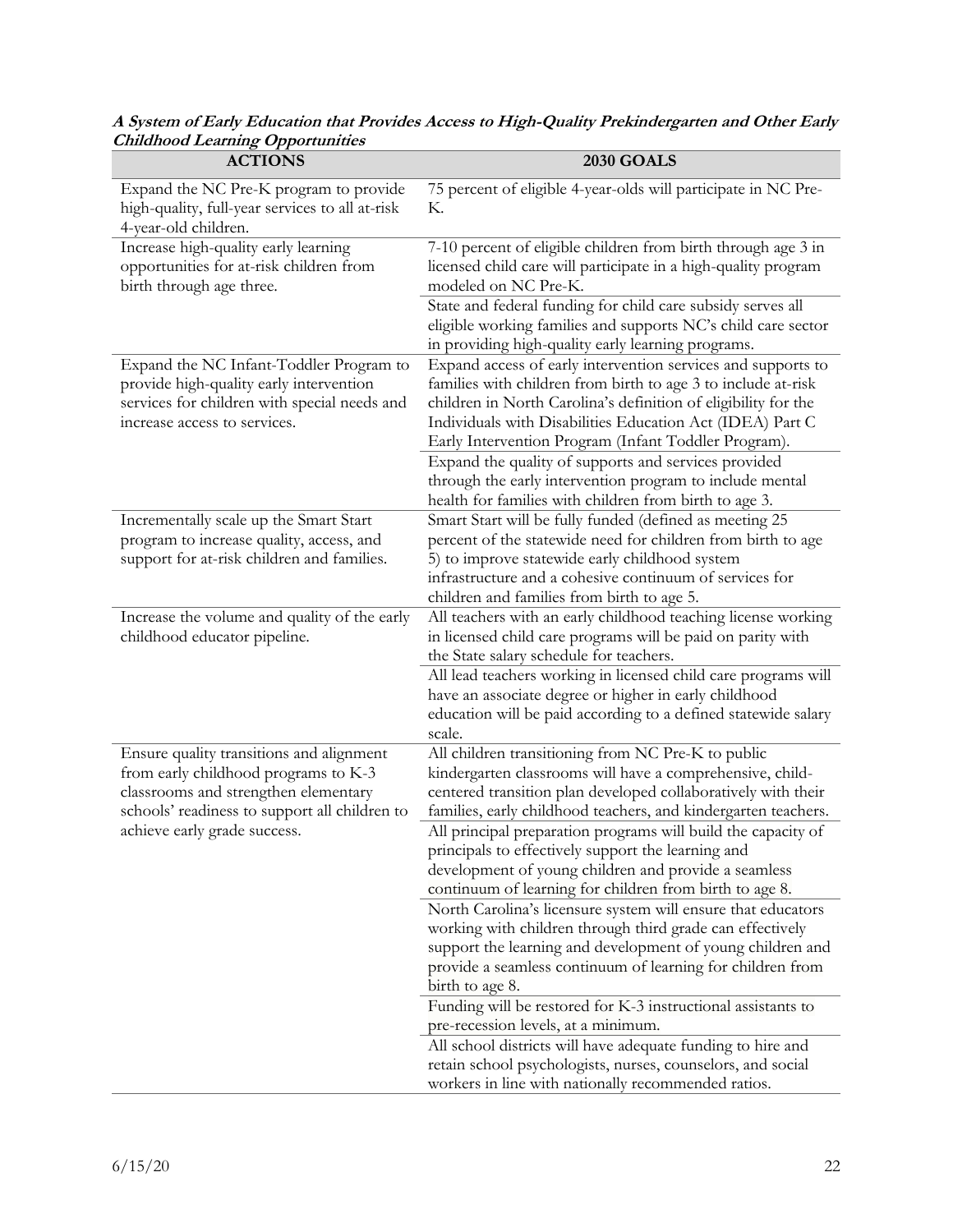| <b>ACTIONS</b>                                  | <b>2030 GOALS</b>                                              |
|-------------------------------------------------|----------------------------------------------------------------|
| Facilitate reliable access to high quality data | Real-time data on the services provided to young children      |
| supporting early childhood education.           | birth through age 5 and their families, including child        |
|                                                 | outcomes in health, wellbeing, and education, will be readily  |
|                                                 | available and regularly used to inform policy and decision-    |
|                                                 | making.                                                        |
|                                                 | Real-time data on early childhood teachers and                 |
|                                                 | administrators, their demographics, higher education           |
|                                                 | attainment, and wages, will be readily available and regularly |
|                                                 | used to inform policy and decision-making.                     |
| Use early childhood federal funding for         | All early childhood federal and grant funding received by the  |
| intended purposes.                              | State will be used for the purposes intended and does not      |
|                                                 | replace or supplant existing appropriations, whether they be   |
|                                                 | State or federal funding sources.                              |